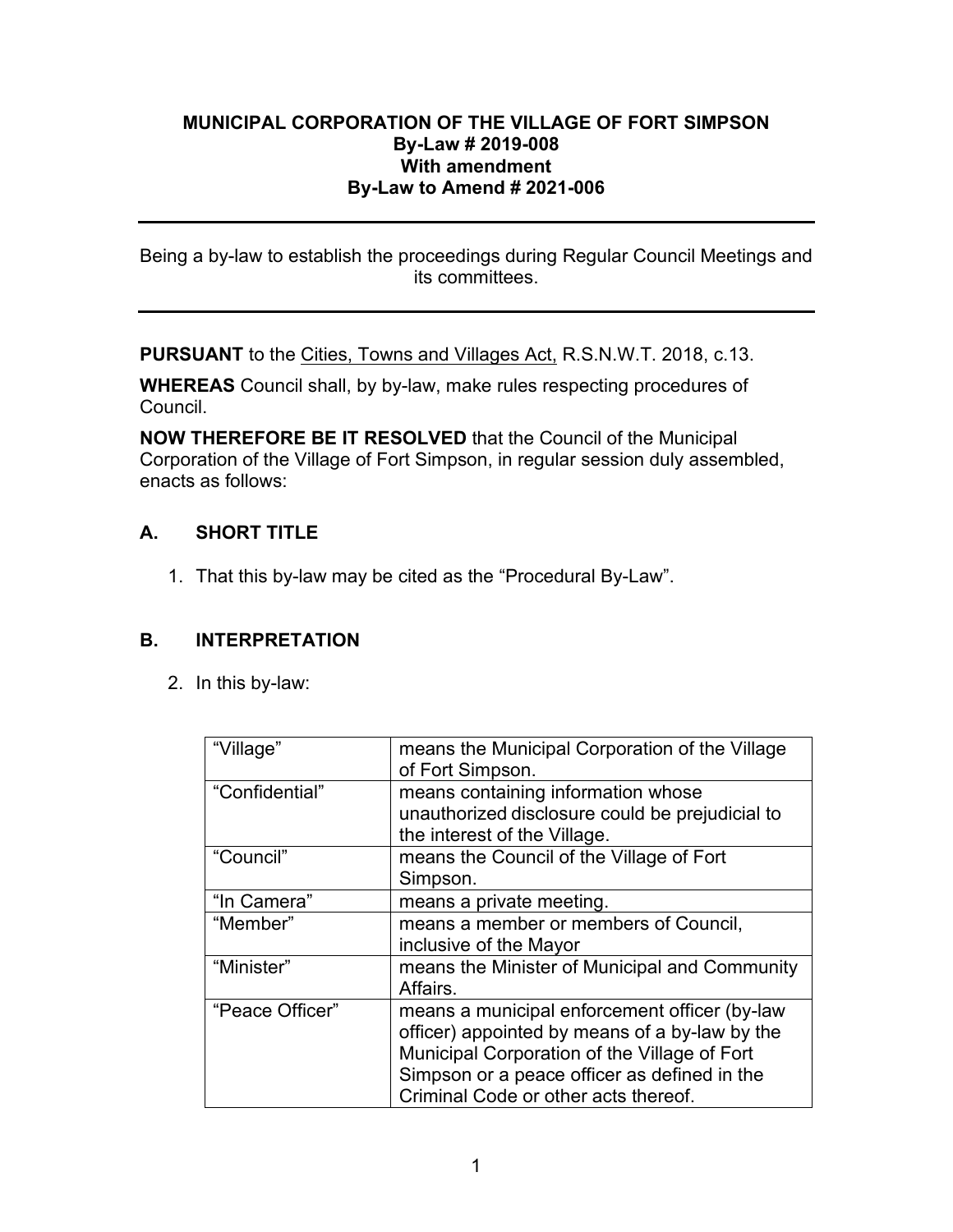| "Pecuniary Interest" | means a direct or indirect pecuniary interest as<br>defined in the Conflict of Interest Act. |
|----------------------|----------------------------------------------------------------------------------------------|
| "Presiding Officer"  | means the Mayor or in the absence of the                                                     |
|                      | Mayor, the Deputy Mayor, or in the absence of                                                |
|                      | both, any other Member chosen to preside over<br>a meeting.                                  |
| "Private Meeting"    | Means a meeting closed to the public pursuant                                                |
|                      | to section 23.3 of the Cities, Towns and Village                                             |
|                      | Act of the Northwest Territories.                                                            |
| "Senior              | means the Senior Administrative Officer, or an                                               |
| Administrative       | employee of the Village of Fort Simpson                                                      |
| Officer"             | appointed as an Officer pursuant to the Cities,                                              |
|                      | Towns and Villages Act of the Northwest                                                      |
|                      | Territories.                                                                                 |
| "Special Resolution" | means a resolution requiring the approval of two                                             |
|                      | thirds of the Members in attendance at a regular                                             |
|                      | meeting of Council or two thirds of the members                                              |
|                      | of a standing or special committee present at a                                              |
|                      | meeting.                                                                                     |

# **C. APPOINTMENT OF ACTING MAYOR**

3. Where both the Mayor and Deputy Mayor are absent or unable to perform their duties, the Mayor or Deputy Mayor, as the case may be, shall appoint an Acting Mayor.

## **D. PARAMOUNT RULES**

4. If the provisions of any other by-law conflict with the rules of this by-law, this by-law will prevail.

# **E. REFERENCE SOURCE**

5. In all cases not provided for in this by-law, Robert's Rule of Order or equivalent<sup>[1](#page-1-0)</sup> shall be followed so far as they are applicable.

# **F. MEETINGS (GENERAL CONDUCT AT MEETINGS)**

6. First Meeting

<span id="page-1-0"></span><sup>&</sup>lt;sup>1</sup> Kaye KERR and Hubert W. KING – Procedures for Meetings and Organizations Robert MARLEAU and Camille MONTPETIT – House of Commons Procedures and Practices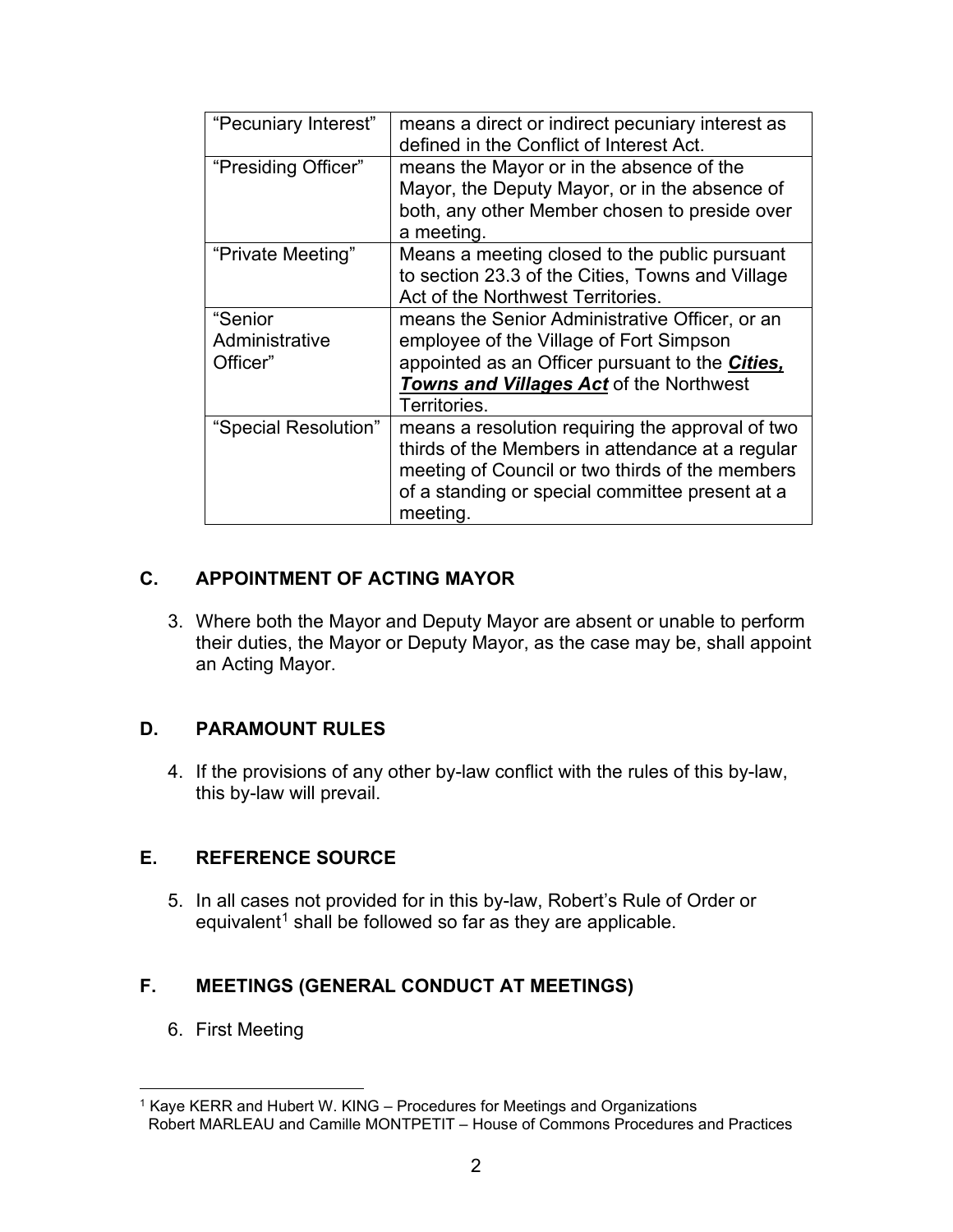- a. Prior to commencement of the first meeting of Council following a general election, every Member shall take the Oath of Office.
- b. The Oath of Office shall be administered by a Justice of the Peace or person authorized to do a Commissioner of Oath[2.](#page-2-0)
- c. Where the Mayor does not designate the time and place of the first meeting of Council following a general election, the Mayor shall be deemed to have designated the first Monday in November at 7:00 pm.
- d. At this meeting, the Mayor in Council shall, by resolution:
	- i. Appoint a Deputy Mayor.
- 7. Regular Meetings
	- a. Council shall hold at least one regular meeting each month at the time and place that council fixes by resolution.
	- b. Council shall pass a resolution at the beginning of each calendar year establishing the calendar of Regular Meetings of Council.
	- c. Regular Council meetings and Statutory Public Hearings shall be held in the Council Chambers unless otherwise determined by the Mayor.
	- d. Council may, by resolution, change the time, date or location of any regular meeting of Council, or cancel a regular meeting, provided that notice of change is given at least seventy two (72) hours in advance of the meeting.
	- e. The Mayor may cancel or postpone any regular meeting of Council if he/she anticipates that there will not be a quorum for the meeting or if there are not items for the agenda provided that notice of the cancellation is given at least the Friday before the Regular Council Meeting. The notice of cancellation or postponement shall be posted on the doors of the Village Office and on the Village of Fort Website and have the Mayor and the Senior Administrative Officer's signature.

<span id="page-2-0"></span><sup>&</sup>lt;sup>2</sup> Royal Canadian Mounted Police Officers are sworn to do Commissioner of Oath.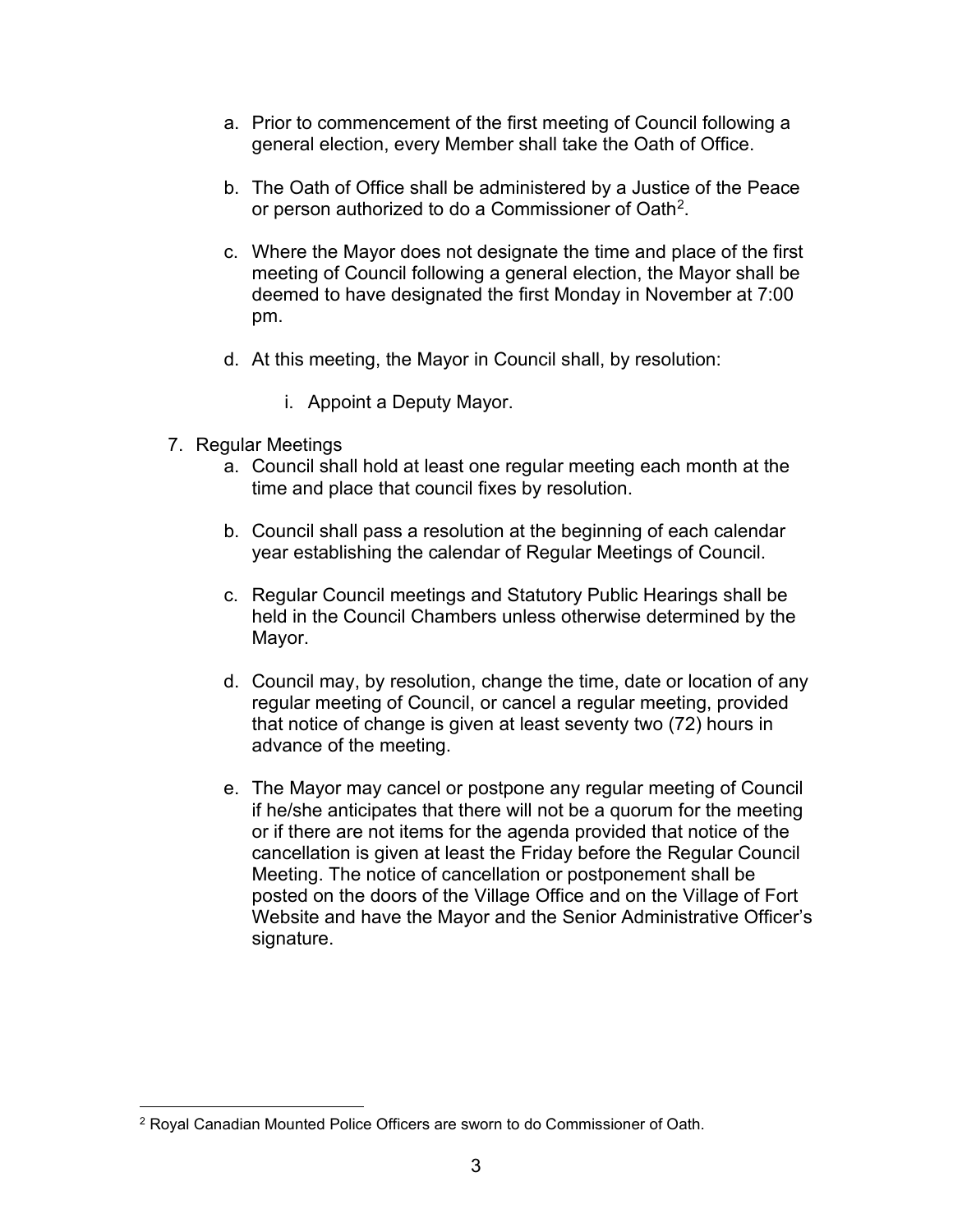- f. Where the time, date or location of any regular meeting is changed, or a meeting is canceled pursuant to subsection (c) or (d), the Senior Administrative Officer shall give written notice to:
	- i. All Members of Council
	- ii. Media representatives who normally attend meetings of Council.
- 8. Special Meetings
	- *a.* A special meeting of Council may be called by the Mayor or any two Members at any time and the calling of such meetings shall be in accordance with the requirements of the *Cities, Towns and Villages Act.*
	- b. Section "23.3" of the *Cities, Towns and Villages Act* relating to the holding of Private Meetings applies to a special meeting of Council.
	- c. Where a special meeting has been called pursuant to subsection (a), the Senior Administrative Officer shall post a notice of the meeting in the front lobby of the Village office and give at least 48 hours notice to:
		- i. Members of Council.
		- ii. Media representatives who normally attend meetings of Council.
	- d. The notice referred to in subsection (c) shall indicate the time, date, location and purpose for the special meeting of Council.
	- e. No other business shall be conducted at a special meeting except that which is included on the notice referred to in subsection (d).
- 9. Emergency Meetings
	- *a.* A Member may call an Emergency meeting of Council where the Member considers that an emergency exists or may exist in the Village and the calling of such a meeting shall be in accordance with the *Cities, Towns and Villages Act.*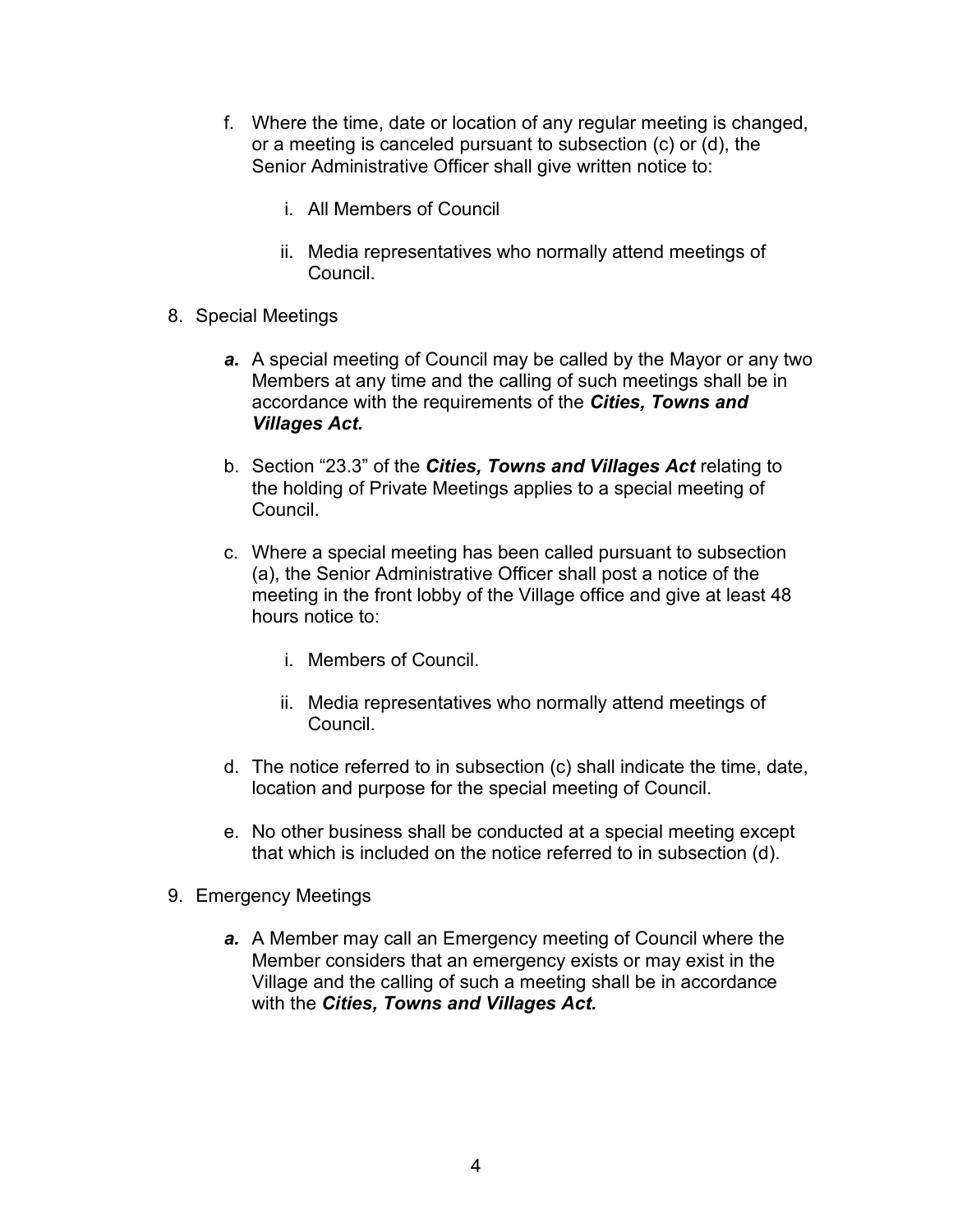## 10.Attendance

- a. Any Member absent for three (3) consecutive regular meetings of Council, without Council's permission by a resolution passed at a regular meeting of Council, shall be deemed to have resigned.
- b. Permission for a Member to be absent from a regular meeting of Council pursuant to subsection (a) shall not be unreasonably denied.

## 11.Quorum

- a. A quorum for a regular or special meeting of Council shall be a majority of Members who comprise the Council, regardless of whether or not all the seats on Council are filled.
- b. A quorum of Council for an emergency meeting shall be those members in attendance.
- c. Where the number of Members who, by reason of having disclosed a pecuniary interest in a matter pursuant to this by-law are prevented from participating in a meeting, is such that the remaining number of Members present does not constitute a quorum, the remaining number of Members present shall be deemed to constitute a quorum, provided that such number is not less than two.
- 12.Vacancies on Council
	- a. Where a Councilor dies, resigns or otherwise vacates his office, the Council may:
		- i. Appoint a person from the nominated election candidates;
		- ii. Accept names from the public to be decided by Council vote;
		- iii. Proceed with a by-election;
		- iv. Not fill the seat if the vacancy occurs within twelve (12) months of a general election.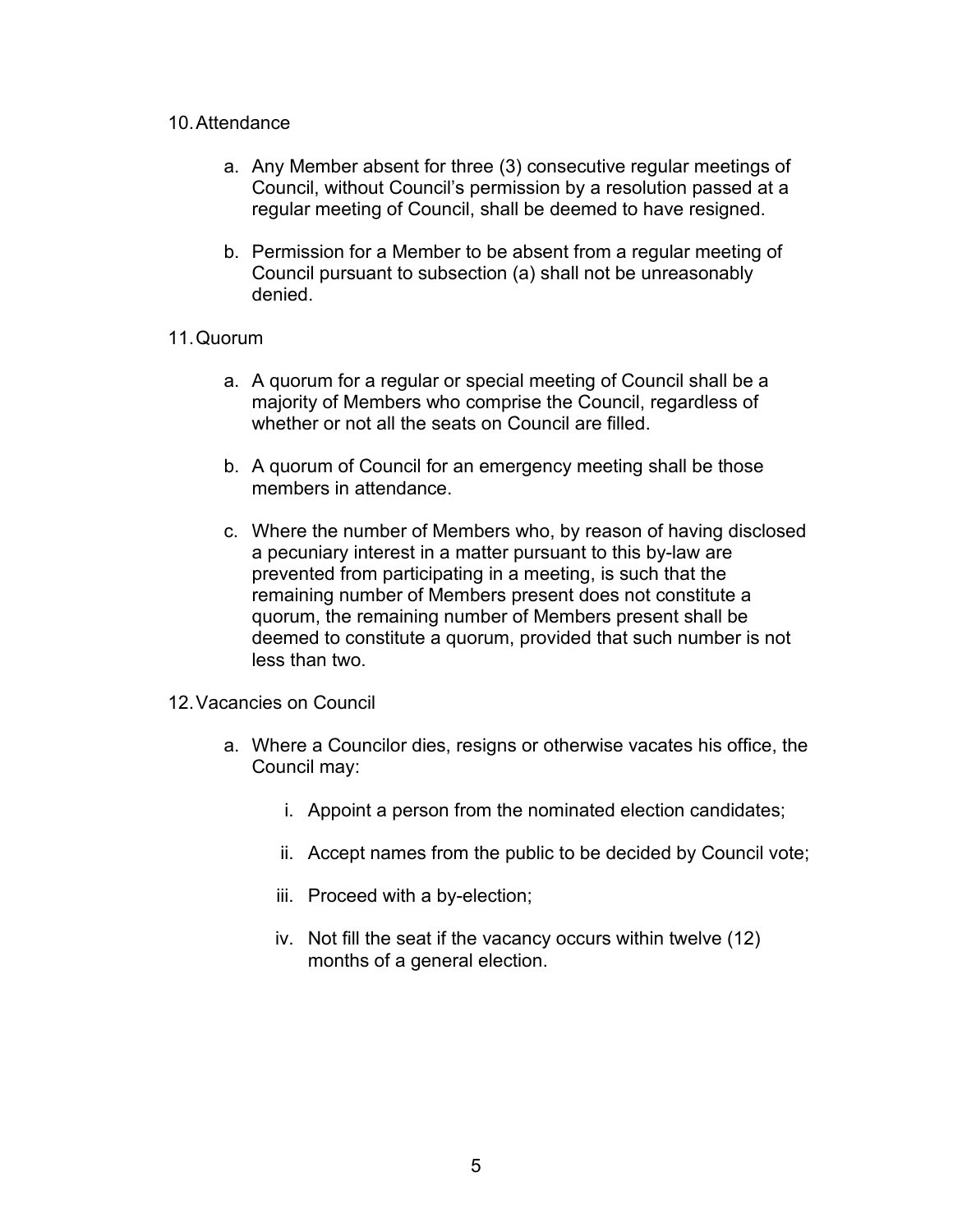## 13.Commencement of Meetings

- a. As soon after the time set for the meeting as a quorum exists, the Presiding Officer shall take the Chair and call the meeting to order.
- b. Where the Mayor and the Deputy Mayor do not attend the meeting within fifteen (15) minutes after the time set for the meeting, the Senior Administrative Officer shall call the Members to order and, if a quorum is present, call for a motion for the appointment of a Presiding Officer from among those Members present.
- c. If a quorum is still not present one half (1/2) hour past the time set for the meeting, the Senior Administrative Officer shall record the names of those Members present and the meeting shall stand adjourned until the next regular meeting. The agenda for the adjourned meeting will be dealt with at the next regular meeting of Council unless a special meeting is called before the next regular meeting to deal with the business of the adjourned meeting.
- 14.Recess and Adjournment
	- a. At all regular meetings of Council and Committee of the Whole meetings, there shall be a ten (10) minute recess after ninety (90) minutes of continuous business, unless such recess is waived by the unanimous consent of the Members in attendance.
	- b. Every regular meeting of Council shall be adjourned at or before 11:00 P.M., unless a motion to extend the meeting beyond 11:00 P.M. is passed by the unanimous consent of all Members present.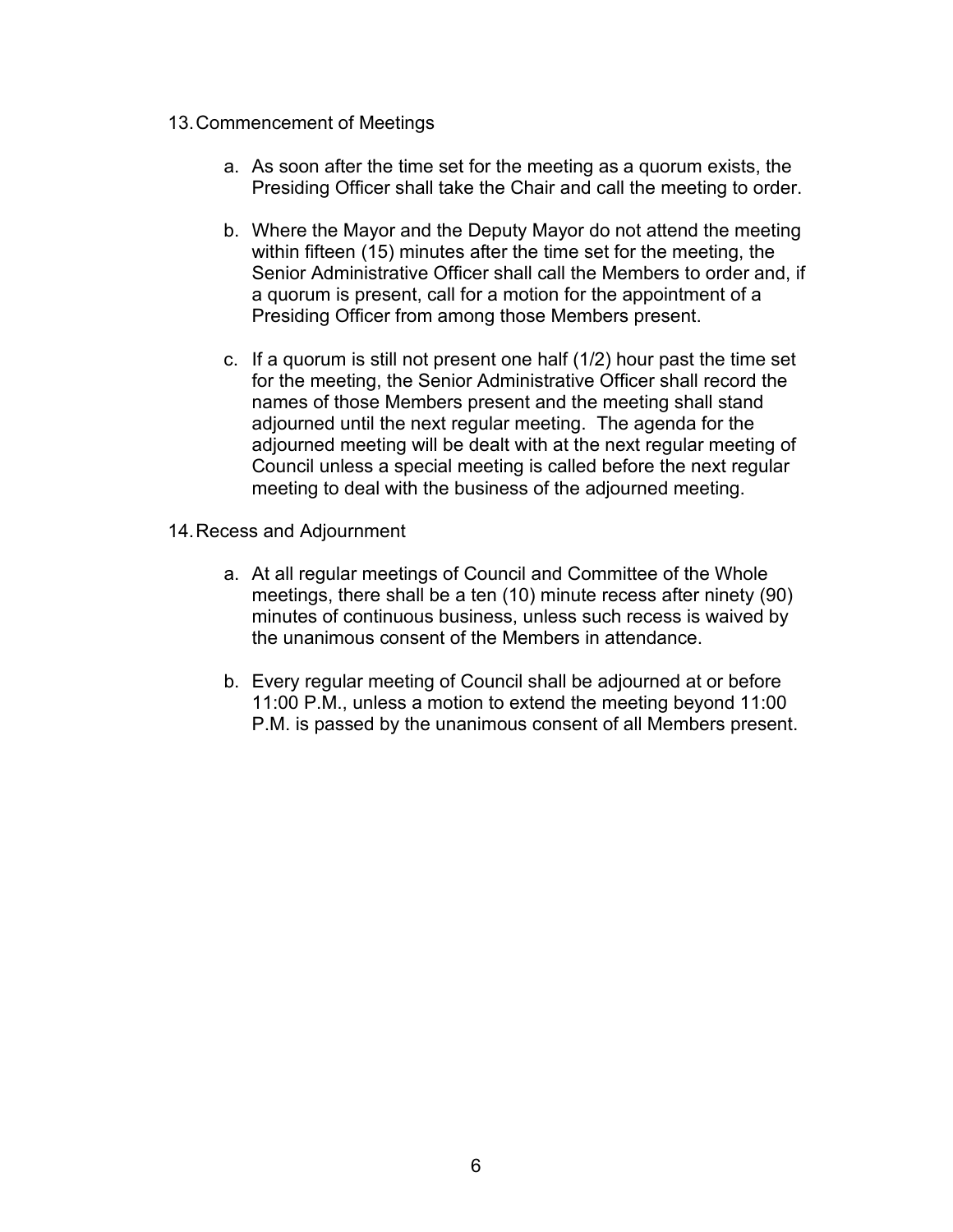## **G. OFFICERS OF COUNCIL**

15.Duties of the Presiding Officer:

- a. The Presiding Officer of Council shall have the following duties at meetings of Council:
	- i. To open the meeting of Council by assuming the chair and calling the Members to order;
	- ii. To announce the business before Council in the order in which it is to be acted upon;
	- iii. To receive, submit to Council and put to a vote, in accordance with the rules of procedure, all matters presented by the Members, and to announce the result;
	- iv. To decline to put to a vote any motion that infringes upon the rules of procedure;
	- v. To recognize any Member who wishes to speak on any matter that is debatable and determine the right of precedence where two or more Members request the floor of Council;
	- vi. To enforce the rules of procedure;
	- vii. To preserve order and decorum at meetings of Council;
	- viii. To rule on any point of order or question of privilege raised by any Member; and
	- ix. To authenticate by signature all by-laws and minutes of Council.
- 16.Duties of a Member of Council:
	- a. A Member shall have the following duties at meetings of Council:
		- i. To deliberate the business submitted to Council;
		- ii. To respect the rules of procedure;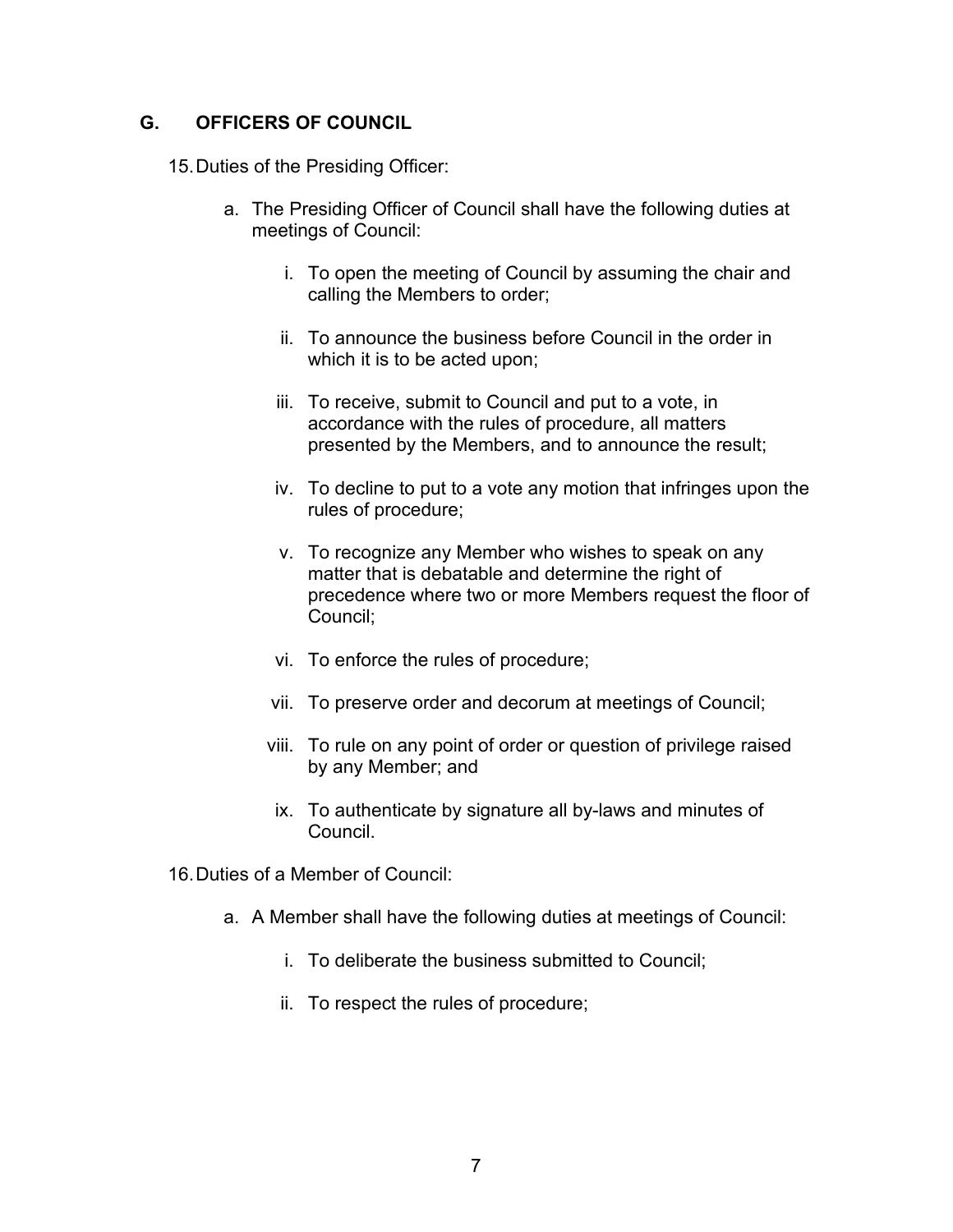- iii. To disclose a pecuniary interest in any matter before Council in accordance with this by-law and the Conflict of Interest Act and remove him or herself from the meeting when this item is under consideration.
- 17.Duties of the Senior Administrative Officer:
	- a. The Senior Administrative Officer shall have the following duties at meetings of Council:
		- i. To prepare and distribute the agenda and supporting material for all meetings of Council in accordance with the provisions of this by-law;
		- ii. To make a replay able audio-recording of all Council meetings and store these recordings in a place of safekeeping for a minimum of one year;
		- iii. To keep the minutes of Council;
		- iv. To inform the Members of Council, when requested, on all questions of procedure;
		- v. To advise the Presiding Officer, when requested, on all questions of procedure;
		- vi. To receive and file the original of any document presented to Council during a meeting;
		- vii. To follow up on undertakings made by members of the public to provide additional information;
		- viii. To keep in his/her office or in the place appointed for that purpose, the originals of all by-laws and of all minutes of the proceedings of Council;
		- ix. To cause to be printed and indexed all minutes of Council in any Council year;
		- x. To cause to be printed and indexed all by-laws enacted by the Council in any Council year;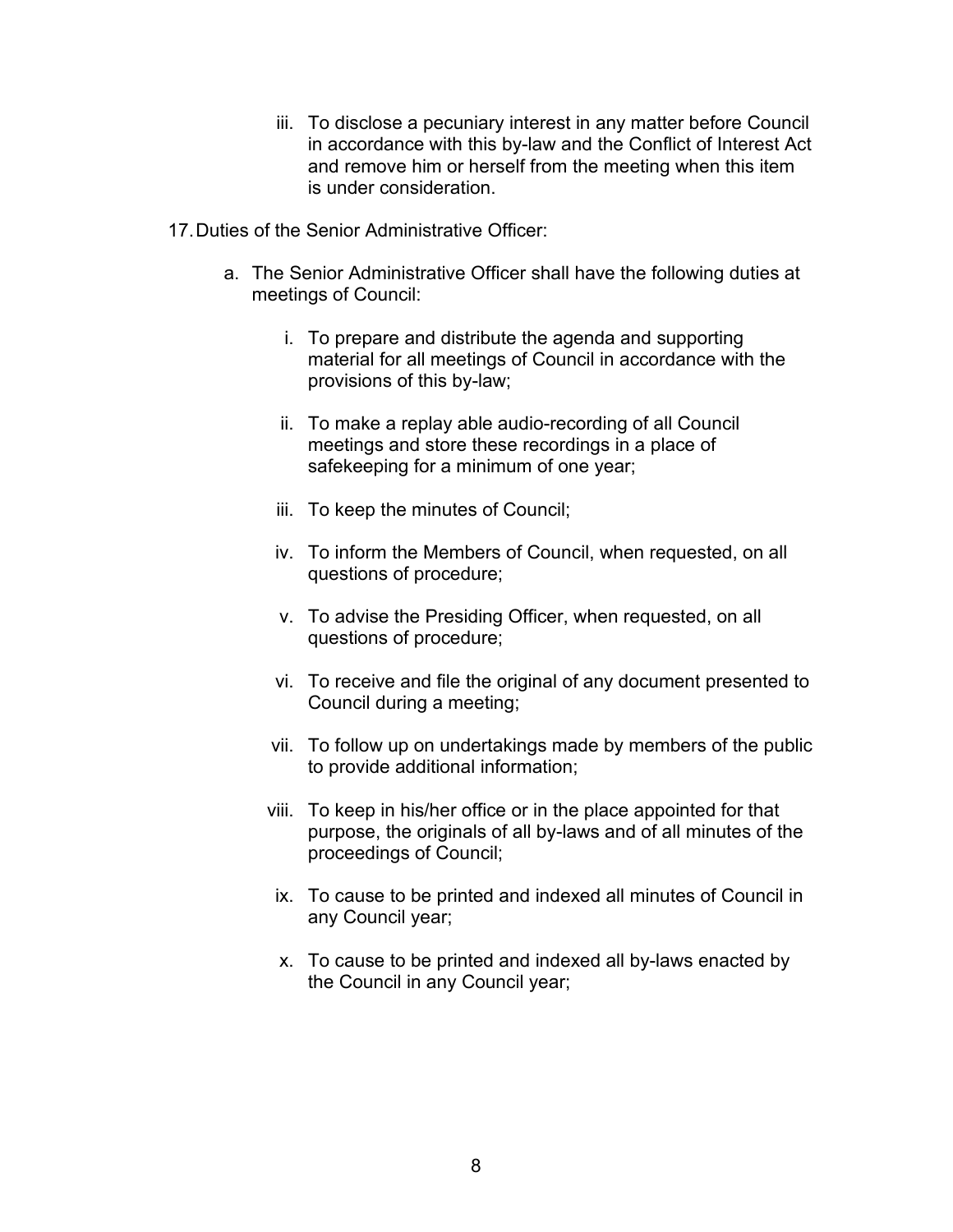- xi. To provide information to Council, through the Presiding Officer;
- xii. To respond to any question directed to him/her through the Presiding Officer or refer the question to the appropriate Member for response; and to provide advice to Council through the Presiding Officer on any matter.

## **H. PUBLIC AND PRIVATE MEETINGS OF COUNCIL**

- 18.Meeting Open **t**o **t**he Public
	- a. Subject to Section "23.1", of the *Cities, Towns and Villages Act*, all meetings of Council and its committees shall be open to the public and no person shall be expelled from any meeting except for conduct in contravention of this by-law.

## 19.Private Meetings

- a. Council or its committees may, in accordance with Section 23 of the *Cities, Towns and Villages Act*, conduct all or a portion of any meeting during an in camera session to discuss issues that fall within the following categories if it is determined, by recorded vote, to be in the public interest to do so;
	- i. Commercial information that, if disclosed, would likely be prejudicial to the municipal corporation or the persons involved;
	- ii. Information received in confidence that, if disclosed, would be prejudicial to the municipal corporation or the persons involved;
	- iii. Personal information, including personal information about employees;
	- iv. The salary, benefits or performance record of an employee;
	- v. A matter still under consideration and on which council has not yet publicly announced a decision, if discussion in public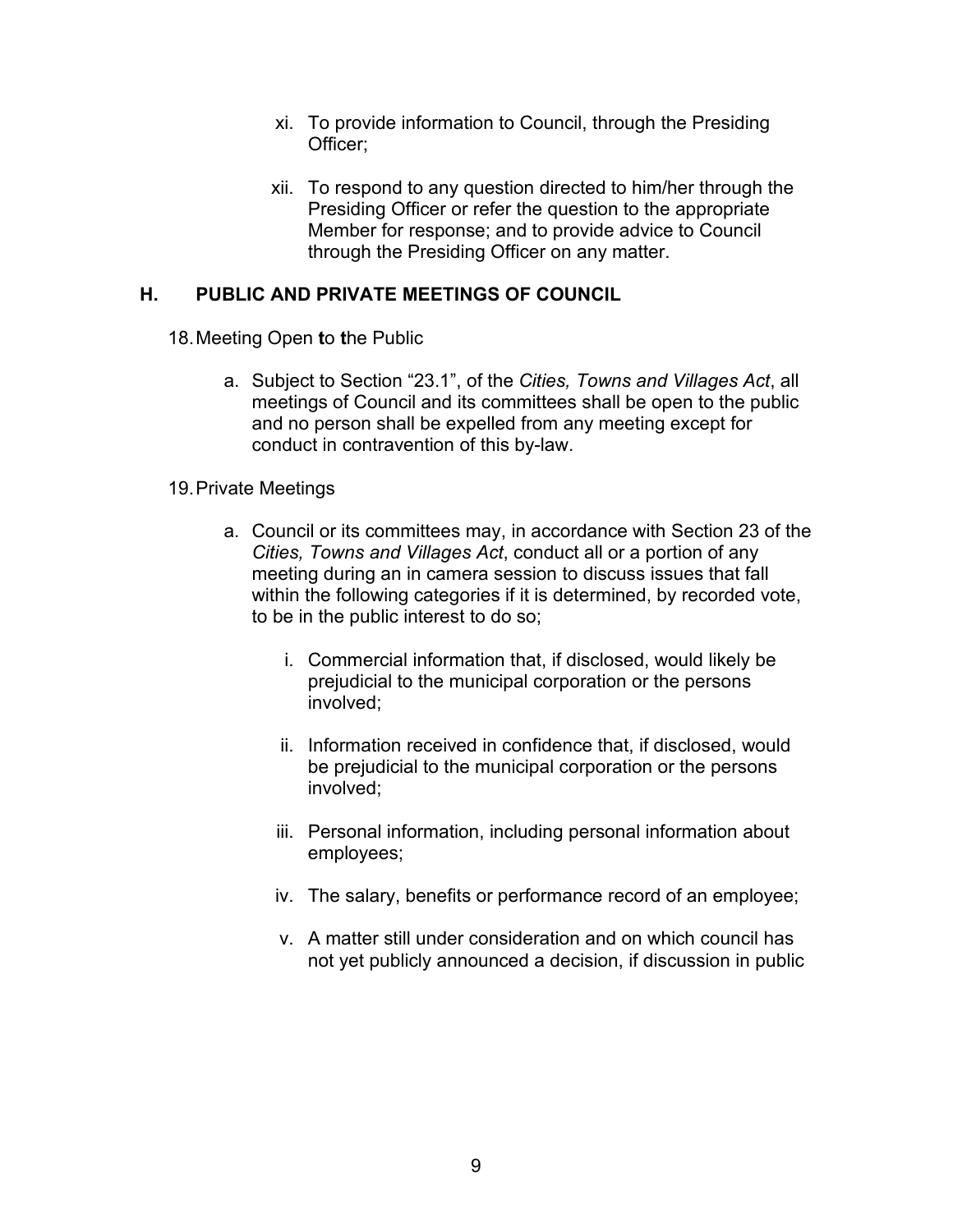would likely prejudice the municipal corporation's ability to carry out its activities or negotiations;

- vi. The acquisition or disposition of property by or on behalf of the municipal corporation;
- vii. The setting of a municipal tax sale prices under the *Property Assessment and Taxation Act*;
- viii. The conduct of existing or anticipated legal proceedings;
- ix. The conduct of an investigation under, or enforcement of, an enactment or by-law;
- x. Information, the disclosure of which could prejudice public security or the maintenance of law and order;
- xi. The security of documents or premises.
- b. The motion to move to a "private meeting" must identify the general nature of the topics to be discussed during the in camera session.
- c. No by-law or resolution shall be passed during a private meeting except a resolution to revert to a public meeting.
- d. Following a private meeting a motion may be made to place on the agenda, any recommendation arising from the in camera session. The motion shall identify the specific topics and/or recommendations in the order on the agenda in which the topics are to be placed. Once placed on the agenda, the normal rules of procedure shall apply.
- 20.Agendas and Minutes
	- a. The agenda format shall:
		- i. Follow the Order of Business set out in Section "Y" and shall be in the format established in Schedule A attached to and forming part of this by-law.
		- ii. Items to be discussed at a private meeting shall be marked "Confidential".
- 21.Deadline for Submission of Agenda Items
	- a. The deadline for the submission of items for the Senior Administrative Officer for inclusion on the agenda for Council and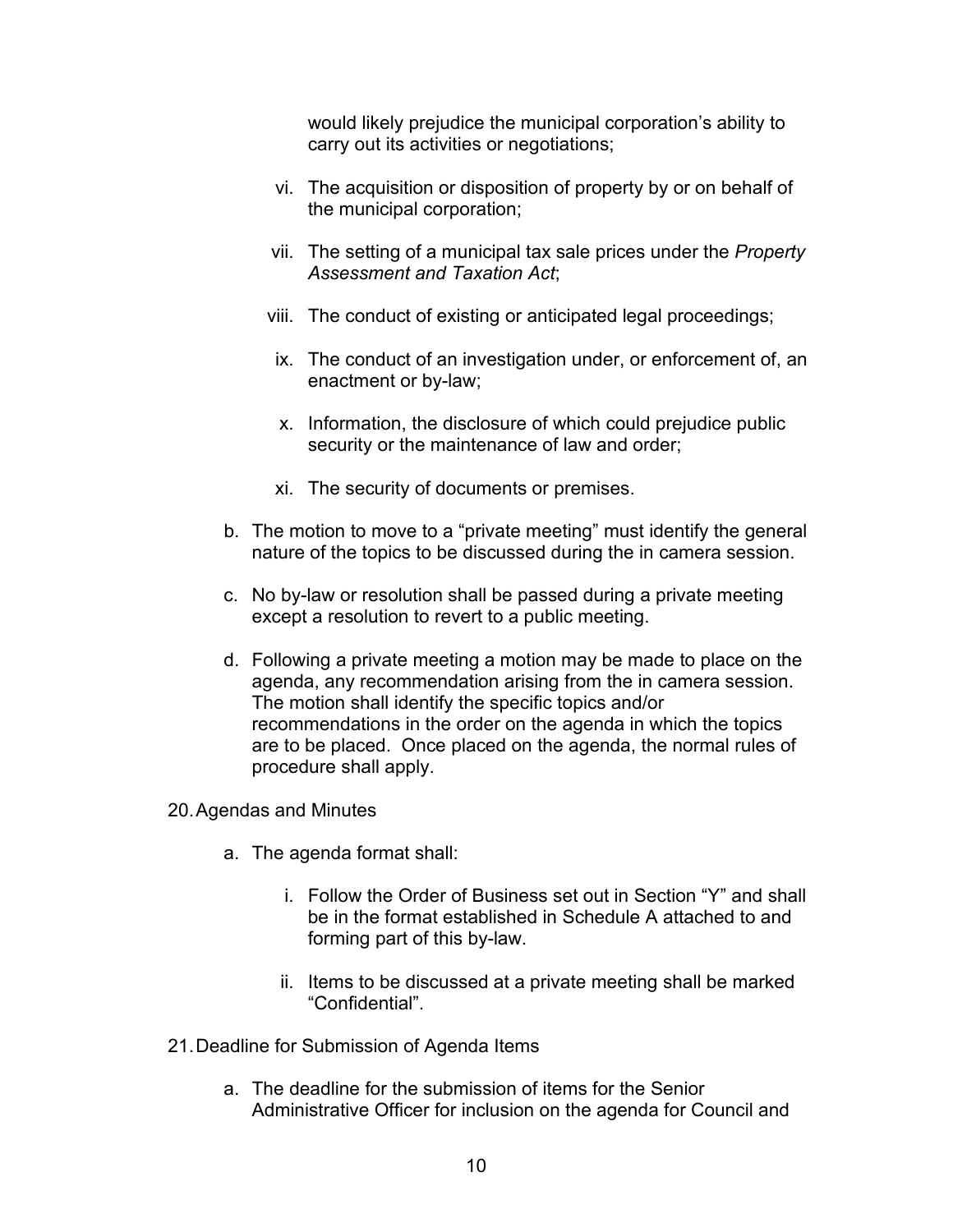its standing committee meetings shall be 1:00 p.m. on the Thursday preceding the meeting.

- b. Items of an urgent nature may be submitted to the Senior Administrative Officer for inclusion on the agenda for Council or its standing committees after the deadline only if they cannot be delayed to a future meeting.
- 22.Agenda Distribution
	- a. The Senior Administrative Officer shall prepare and distribute the agenda and all supporting materials for regular meetings of Council and its standing committees to Members by 5:00 P.M. on the Friday preceding the meeting.
	- b. Should the Senior Administrative Officer not be able to respect the deadline as indicated in section 22.a of this by-law, he/she shall inform the Mayor and have the agenda package ready for distribution as soon as possible.
	- c. The Senior Administrative Officer shall make copies of the agenda and supporting materials available to media representatives and the general public with the exception of supporting material scheduled to be considered at an in camera session and only after the agenda and supporting materials have been delivered to all Members.
- 23.Minutes of Council
	- a. The minutes of Council shall record:
		- i. The date, time and location of the meeting;
		- ii. The name of the Presiding Officer, names of Members Council, the name of the Senior Administrative Officer and the name of the recording secretary.
		- III. The adoption of the minutes of previous meetings of Council. The name of any Member who discloses a pecuniary interest in any matter on the agenda, the general nature and extent thereof and the time that the Member excused him or herself from and returned to the meeting.
		- iv. Any motion moved and seconded by Council and the name of the mover and seconder and each Member who voted with the minority or abstained from voting;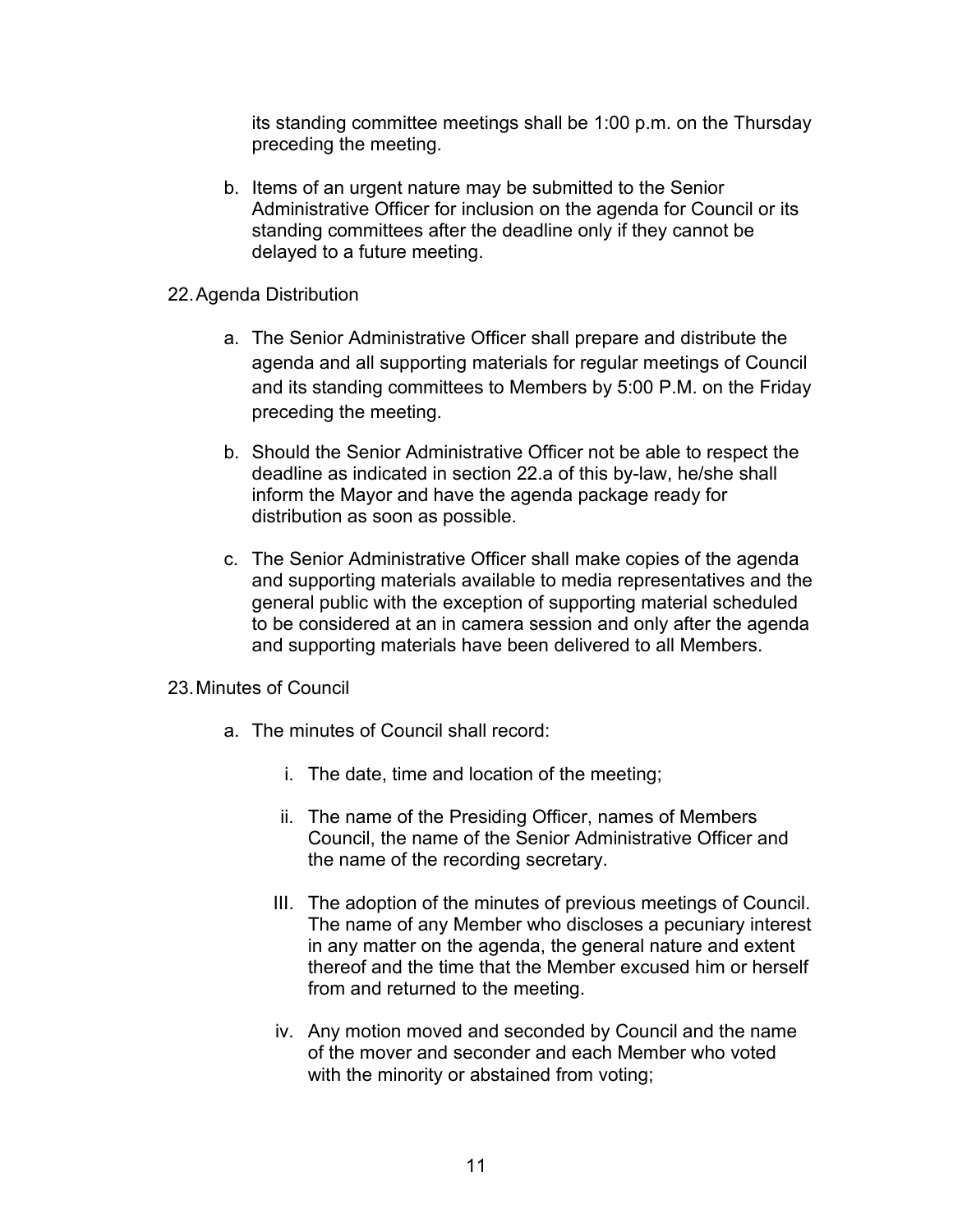- v. In the event of a tie vote, the minutes shall reflect that there was a tie and how the Presiding Officer voted to break the tie;
- vi. A summary of the proceedings of Council with the exception of those proceedings conducted during an in camera session; and
- vii. The signatures of the Presiding Officer and the Senior Administrative Officer.
- 24.Recording of Meetings
	- a. Except for those portions of meetings held during a private meeting, the Senior Administrative Officer shall make a replay able audio recording of all Council meetings.
	- b. The Senior Administrative Officer shall supervise access to the recordings of meetings.
	- c. The audio recordings may be copied under the supervision of the Senior Administrative Officer. Anyone other than a Member requesting a copy of the audio recordings will be required to pay a fee equal to the Village's cost except for copies which are required by the Village's legal counsel in connection with litigation.
	- d. The audio recordings may only be transcribed by resolution of Council unless the transcript is required by the Village's legal counsel in connection with litigation. Any transcript of the recordings authorized by Council must be prepared under the direction of the Senior Administrative Officer. Anyone other than a Member requesting a transcript of the audio recording will be required to pay a fee equal to the Village's cost except for transcripts which are required by the Village's legal counsel in connection with litigation.

## **I. COMPONENTS OF THE AGENDA**

- 25.Order Of Business (Agenda)
	- a. The Order of Business at regular meetings of Council shall be as follows:
		- i. CALL TO ORDER *(The Presiding Officer of Council shall open the meeting of Council by assuming the chair and calling the Members to order)*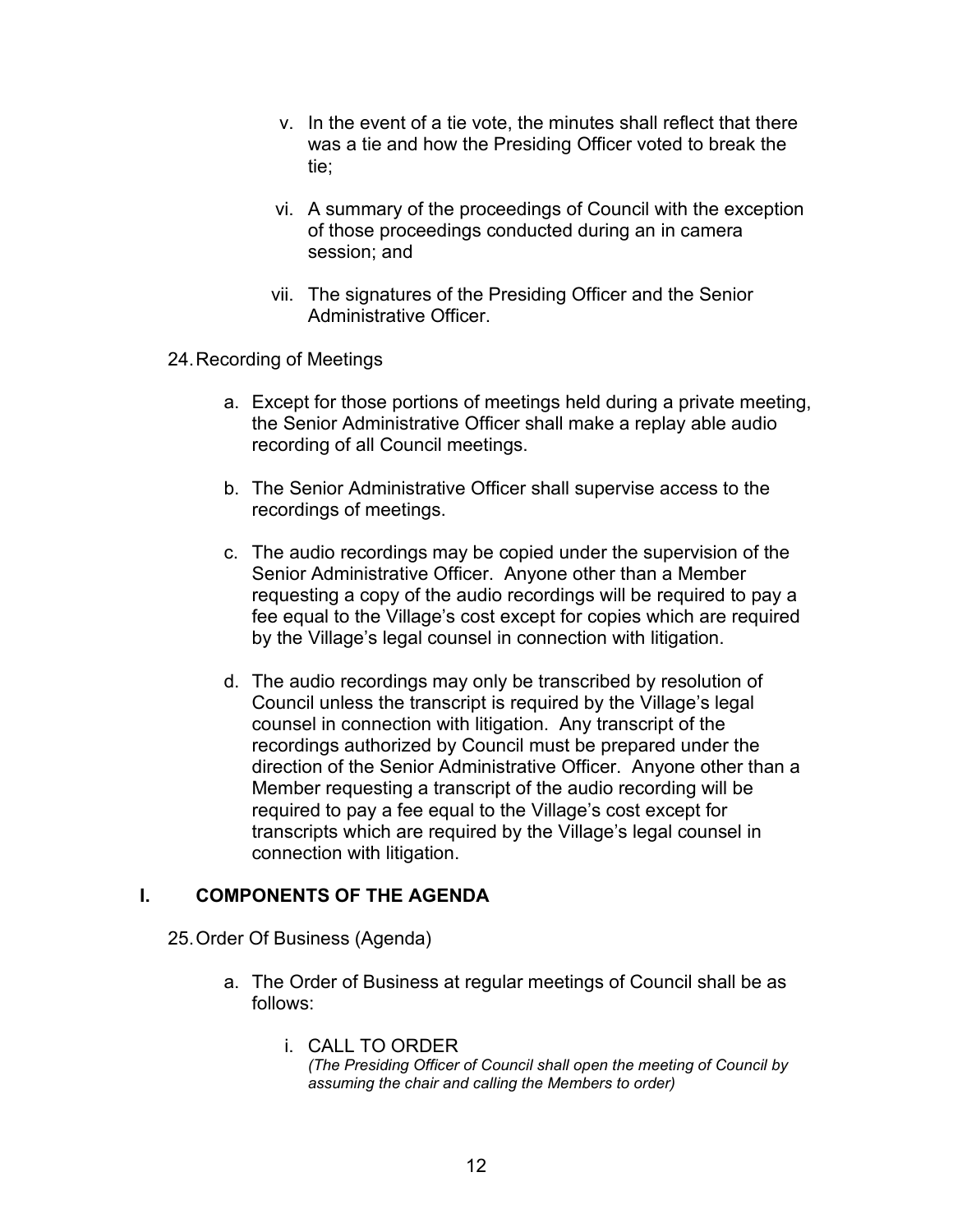### **ii.** AGENDA ADDITIONS

*(Items of an urgent nature that cannot be delayed to a future meeting or an item that receives two thirds (2/3) majority of Members present.)*

# **iii.** ADOPTION OF THE AGENDA

*(As presented with agenda additions)*

## iv. DISCLOSURE OF PECUNIARY INTEREST

*(When a Member has a direct or indirect pecuniary interest, as defined in the Conflict of Interest Act, in any matter before Council and is present at a meeting when this matter is the subject of consideration, that member shall disclose his or her interest in the matter and the general nature and extent thereof and remove himself/herself from the meeting during consideration of the matter.)*

*When the interest of the Member has not been disclosed by reason of:*

- *1. The Member being absent from the meeting in which the matter was the subject of consideration; or*
- *2. The Member acquired the interest after the meeting*
- *3. The Member shall disclose his or her interest in the matter at the next meeting of Council at which the matter is considered.*

*All Members shall inform the Senior Administrative Officer, in writing, of;*

- *1. Any taxes owed to the Village which have not been paid by December 31st of the year in which they were levied;*
- *2. any debt, with the exception of property taxes owed to the Village in excess of \$500 for more than 90 days; and*
- *3. Any controlling interest in a private or public corporation that is indebted to the Village, with the exception of property taxes, for sum exceeding \$500 for more than 90 days.*

## **v.** COUNCILLOR ABSENCES

*(The absence of Members shall be recorded. Member's absence with permission shall be excused by a resolution of Council. Any Member absent for three (3) regular meetings of Council, without Council's permission by resolution passed at a regular meeting of Council, shall be deemed to have resigned. Permission for a Member to be absent from a regular meeting of Council shall not be unreasonably denied.)*

## **vi.** DELEGATIONS / PRESENTATIONS

*(Any delegation wishing to appear before Council shall inform the Senior Administrative Officer no later than 12:00 P.M. on Thursday preceding the meeting. The names and the general nature of the presentation shall be stated on the agenda under Delegations. Council may, by resolution, hear a delegation that has not met the notice requirement above.)*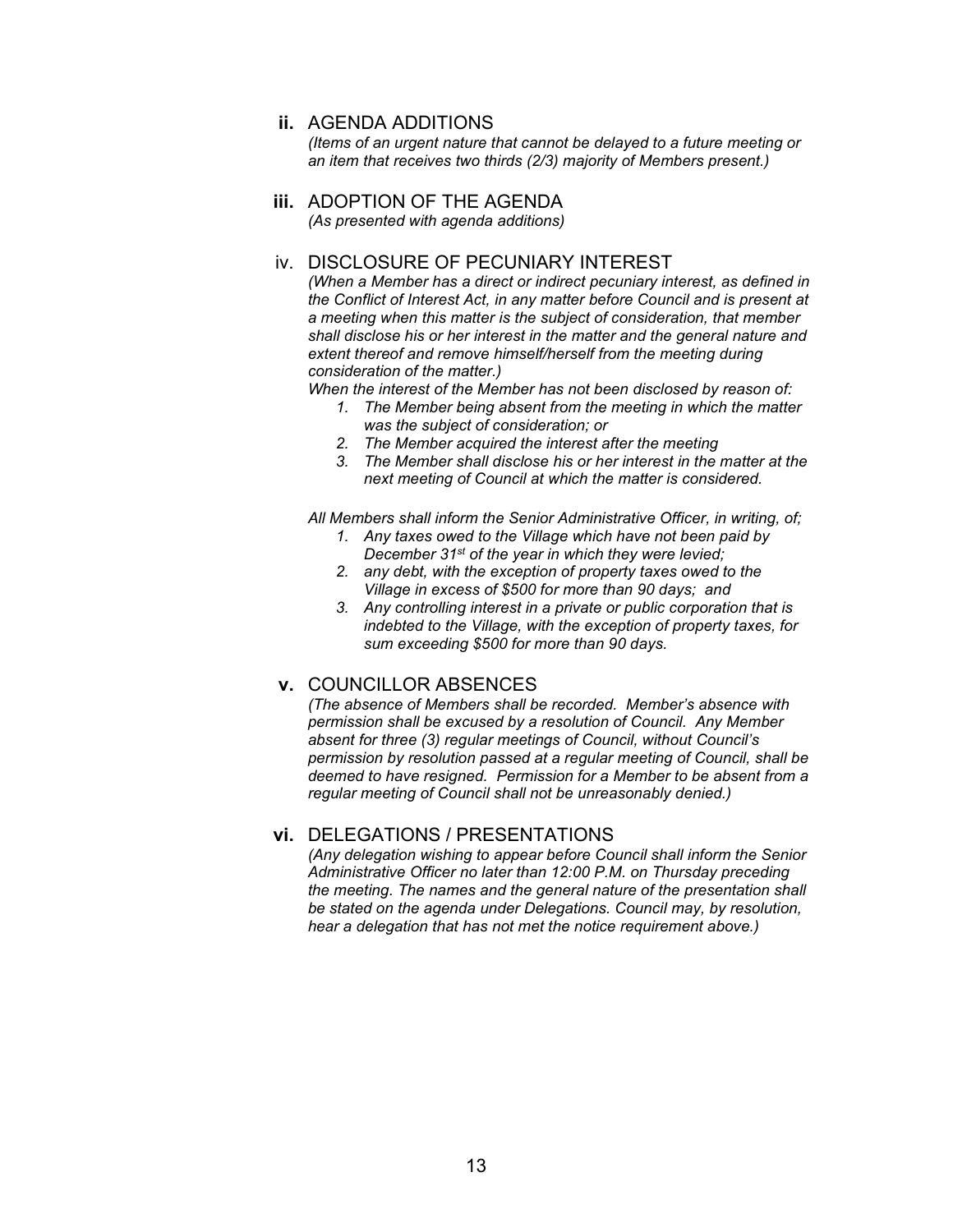*The following procedures apply to all delegations before Council:*

- *1. All delegations shall address their remarks directly to the Presiding Officer and shall not pose questions to individual Members or Administration.*
- 2. *Each presenter shall be afforded 15 minutes to make their presentation;*
- *3. The time allowed to each presenter may be extended by up to five minutes by a Special Resolution of Council.*

*After a person has spoken, any Member may, through the Presiding Officer, ask that person or the Senior Administrative Officer relevant questions;*

*No debate shall be permitted on any delegation to Council either between Members or with an individual making a delegation.*

*When making a presentation to Council, no person shall: speak disrespectfully of the Crown, any Member of Council, the public or an employee of the Village or use offensive language, make personal remarks about any Member of Council, the public or employee of the Village, reflect upon the motives of Members who may have voted for a particular motion, reflect upon the motives of, or advice given to Council by Administration, refuse to comply with the decision of the Presiding Officer regarding any interpretation of this by-law.*

*Once a delegation has been heard, Council may respond by:*

- *1. Referring the matter to Administration or a designated committee;*
- *2. Consider a motion on the subject matter of the presentation in accordance with the Order of Business.*

*This section may also be use by the Mayor, Council or the Senior Administrative Officer to reward community members, staff or to highlight the presence of a visitor at the Council meeting.*

#### **vii.** ADOPTION OF MINUTES FROM PREVIOUS MEETING(S)

*(The minutes of each meeting shall be circulated with the agenda of the meeting at which they are to be adopted. If Council is of the opinion that the minutes contain no errors or omissions, a motion to adopt the minutes shall be passed. If errors or omissions are noted in the minutes, a motion to amend shall be introduced and the minutes shall be adopted as amended. Minutes that have been adopted by Council shall be signed by the Presiding Officer and the Senior Administrator Officer.)*

#### *viii.* REPORTS

*(Monthly written or verbal reports from the Presiding Officer, the Senior Administrative Officer and any other Village Department. Copies of all report material to be included in the meeting package. The name or the department of the reporter shall be stated on the agenda.)*

### *ix.* DEFERRED BUSINESS AND TABLED ITEM

*(Items of business that have been addressed at previous regular Council meetings or items that were previously tabled. The nature of the business shall be stated on the agenda).*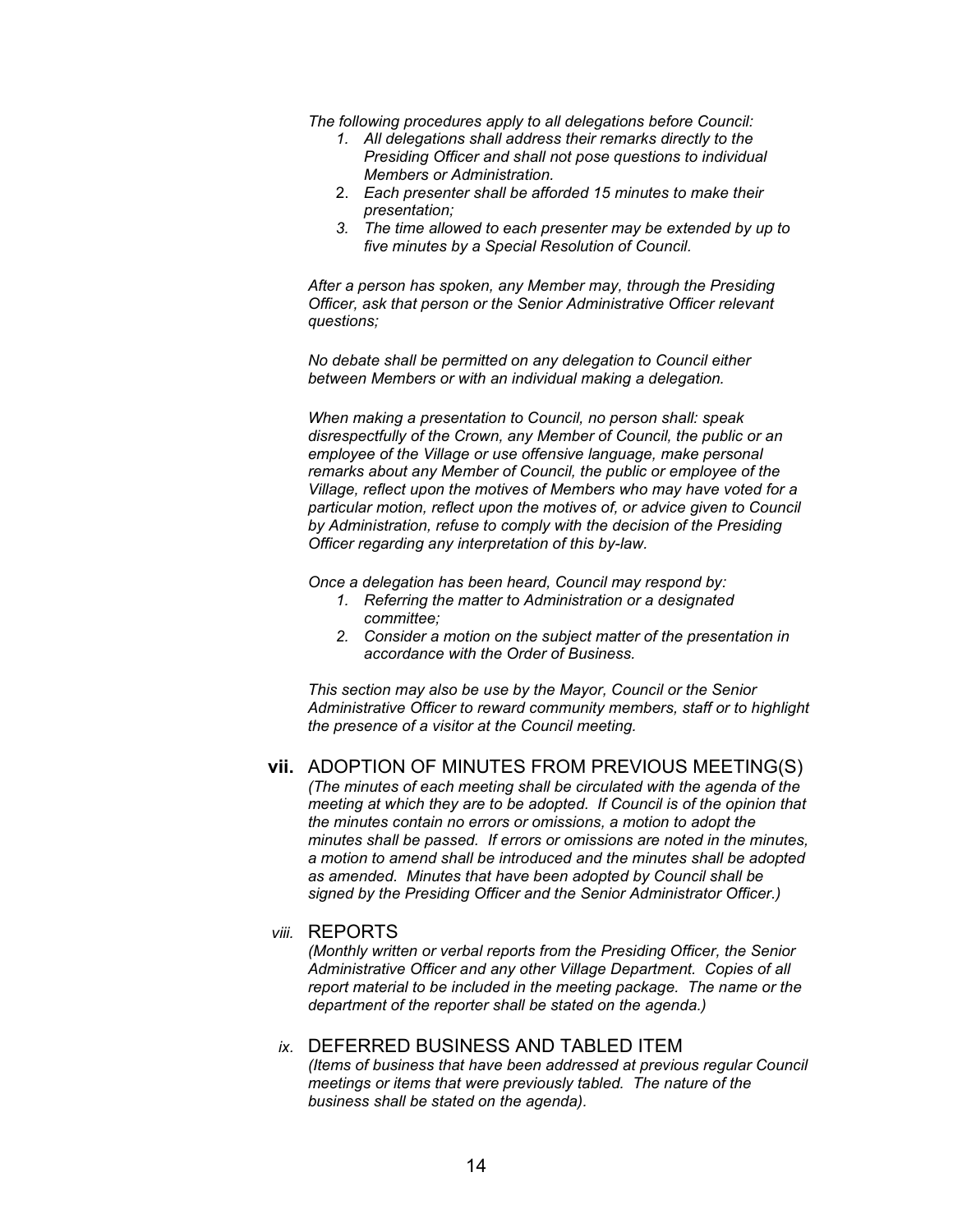### *x.* NEW BUSINESS

*(Matters or Issues that has been studied or reviewed by a subcommittee and that is being sent referred back to Council to act upon).*

### *xi.* NEW BUSINES*S*

*(Matters that require Council consideration or action. Materials related to the matters before Council are to be included in the meeting package. The nature of the business shall be stated on the agenda).*

### *xii.* BY-LAWS

*(New By-laws or amendments to existing by-laws.)*

### *xiii.* CORRESPONDENCE & INFORMATION

*(All correspondence addressed to the Mayor and/or Council shall be distributed to all Members in the meeting package for the next meeting of Council as soon thereafter as is reasonably possible. Correspondence submitted for inclusion on the agenda of a meeting must be:*

- *1. Legible and coherent.*
- *2. Signed by at least one person who provides a printed name and address.*
- *3. Not be libelous, impertinent or improper.*

### *xiv.* COUNCIL ISSUES & CONCERNS **(Issues and concerns of a public nature. Personal public complaints are to be addressed under New Business.)**

*xv.* ADJOURNMENT *(Council shall conclude its proceedings by adopting a motion to adjourn).*

## **J. PROCEDURAL ACTIONS**

## 26.MOTIONS

- a. Introductions of Motions
	- i. All motions must be concise and unambiguous and must either be given in writing or dictated to the Senior Administrative Officer.
	- ii. Wherever possible, motions shall be composed in a nature to avoid the use of any double negative statements and to result in a positive course of action upon receiving an affirmative vote.
	- iii. A motion shall be considered to be in the possession of Council when it has been moved, seconded and stated by the Presiding Officer.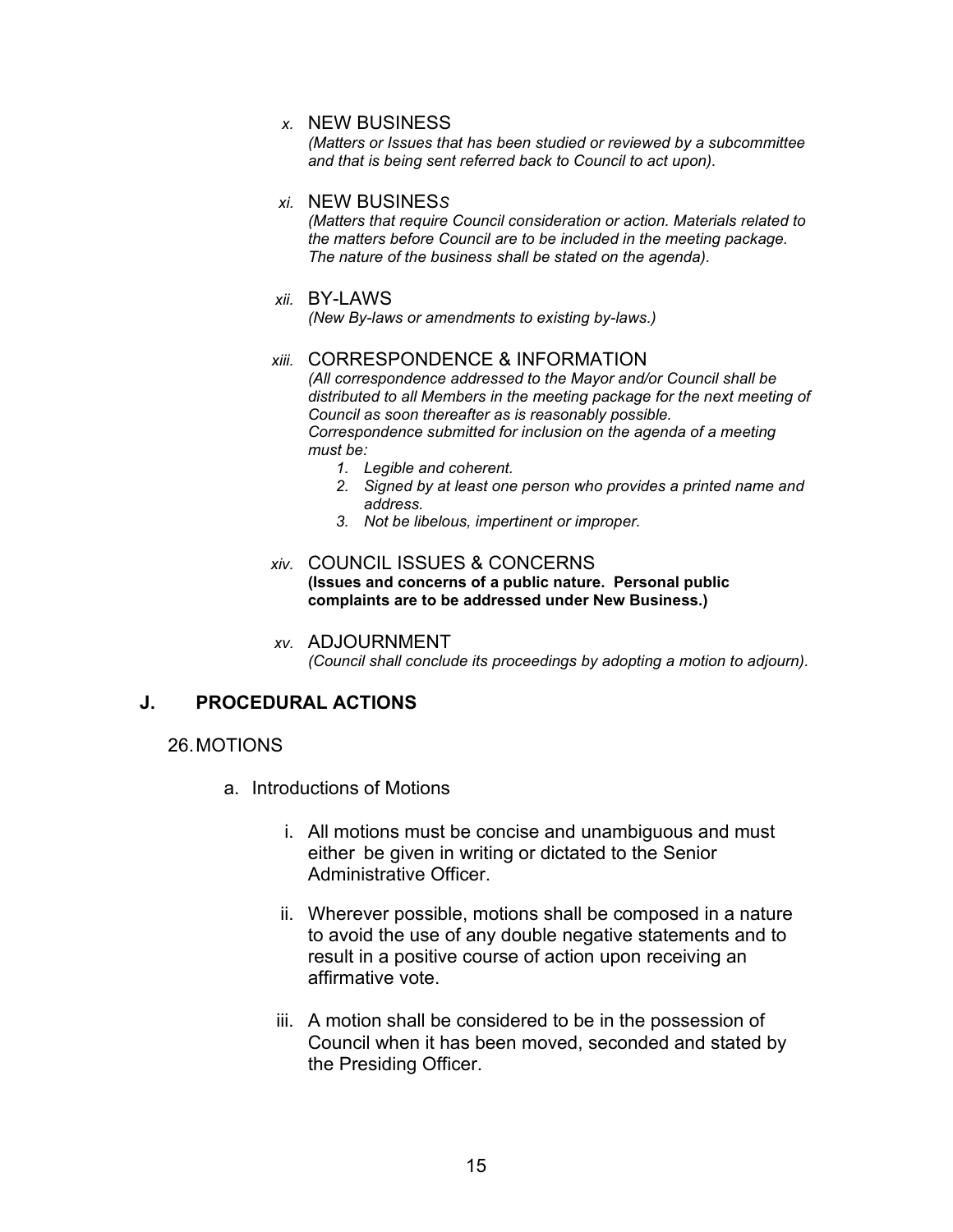- iv. No debate or vote on a motion shall be permitted until the motion is in the possession of Council.
- v. The mover of a motion shall have the right to speak first to a motion for a period of up to five minutes and the right of the mover to introduce that motion takes precedence over all other motions.
- vi. No motion shall be introduced that is substantially the same as one which the judgment of Council has already been expressed during the same meeting.
- b. Motion Out Of Order
	- i. Wherever a motion is contrary to the rules of procedure, the Presiding Officer shall rule the motion to be out of order.
- c. Features and Order of Precedence of Motion
	- i. The features of individual motions and the order of precedence shall be those established in Schedules B and C attached to and forming a part of this by-law.
- d. Motion to Amend
	- i. A Member may move that a motion be amended in one of the following ways:
		- 1. by "adding" certain words.
		- 2. by "striking out" words or paragraphs, or
		- 3. by "striking out" certain words and "inserting" others.
	- ii. A motion to amend shall be disposed of by Council prior to considering the main motion.
	- iii. An amendment proposed to a motion must be relevant to its subject matter and must not propose a direct negative of the motion.
	- iv. Only one amendment shall be allowed to an amendment.
	- v. Where more than one motion to amend is introduced, Council shall consider the amendments in the reverse order in which they were introduced.
	- vi. Where a Member suggests a minor alteration to any amendable motion and the mover and seconder of the motion consent to such a minor alteration, a friendly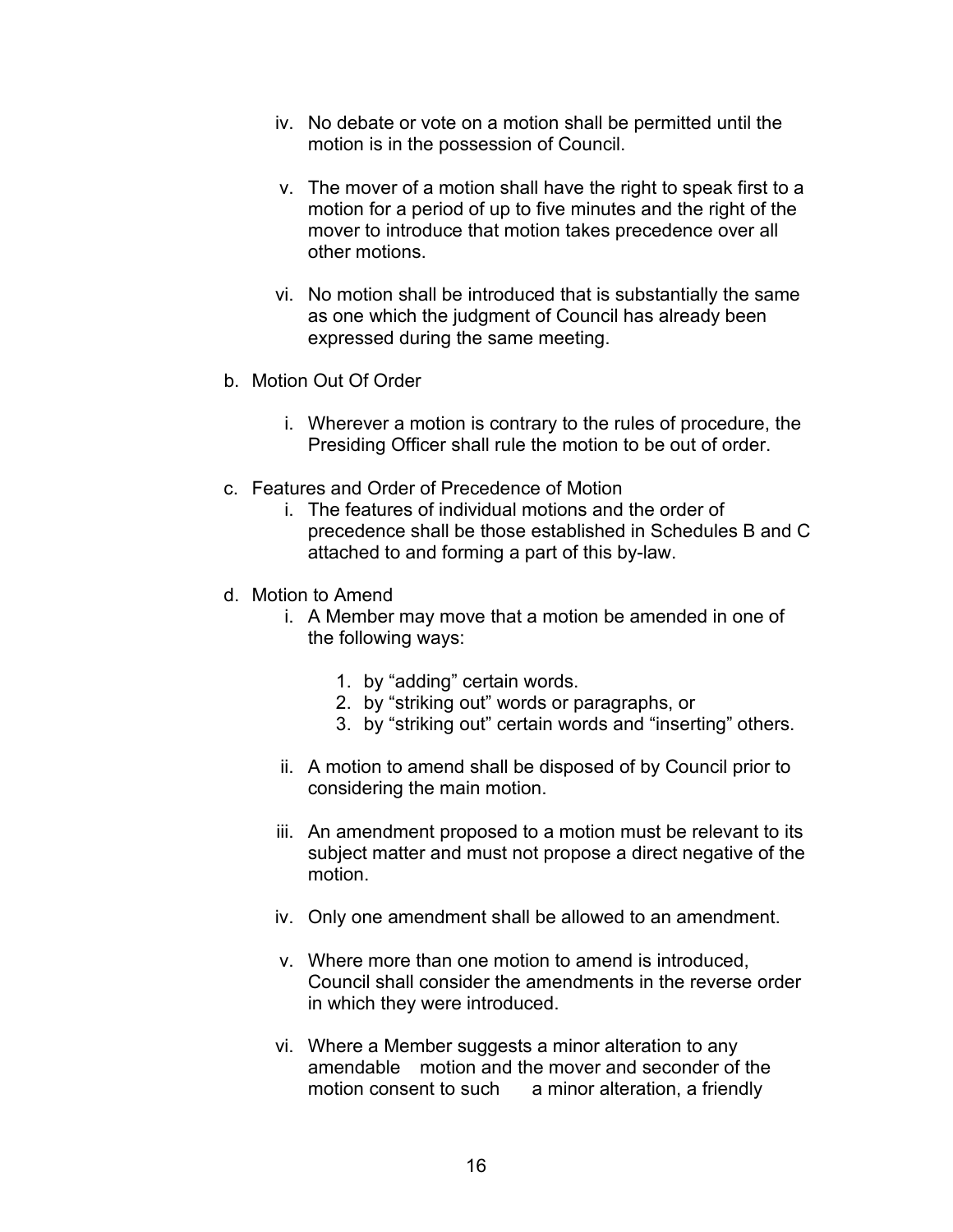amendment shall be deemed to have been made and accepted by Council.

- vii. Where all amendments to a main motion have been voted on, Council shall vote on the main motion prior to considering any other matter.
- e. Reconsideration of Motion
	- i. After any motion has been voted on, any Member who voted with the majority on that motion may, at the same or any later regular meeting, serve notice that the Member will move, at the next regular meeting held thereafter, for reconsideration of the motion.
	- ii. A motion to reconsider requires a Special Resolution.
	- iii. A motion to reconsider allows for the amendment.
	- iv. A motion to reconsider may not be applied to:
		- 1. A vote which has caused an irrevocable action
		- 2. A motion to give Third Reading to a by-law; or
		- 3. A motion to reconsider.
- f. Withdrawal of Motion
	- i. The mover of a motion may, with the consent of Council, withdraw his or her motion at any time prior to the commencement of the taking of the vote on the motion.
- g. Reading of Matter
	- i. Any Member may, at any time, request that the motion under consideration is read by the Mayor or the Senior Administrative Officer.
	- ii. The request shall be made in such a manner as to not interrupt any Member who has obtained the floor of Council.
- h. Dividing Motion Into Parts
	- i. Where a matter relating to a single subject contains several parts, each capable of standing as a complete proposition, the matter may, at the request of any Member, be divided and each part shall be considered and voted on separately.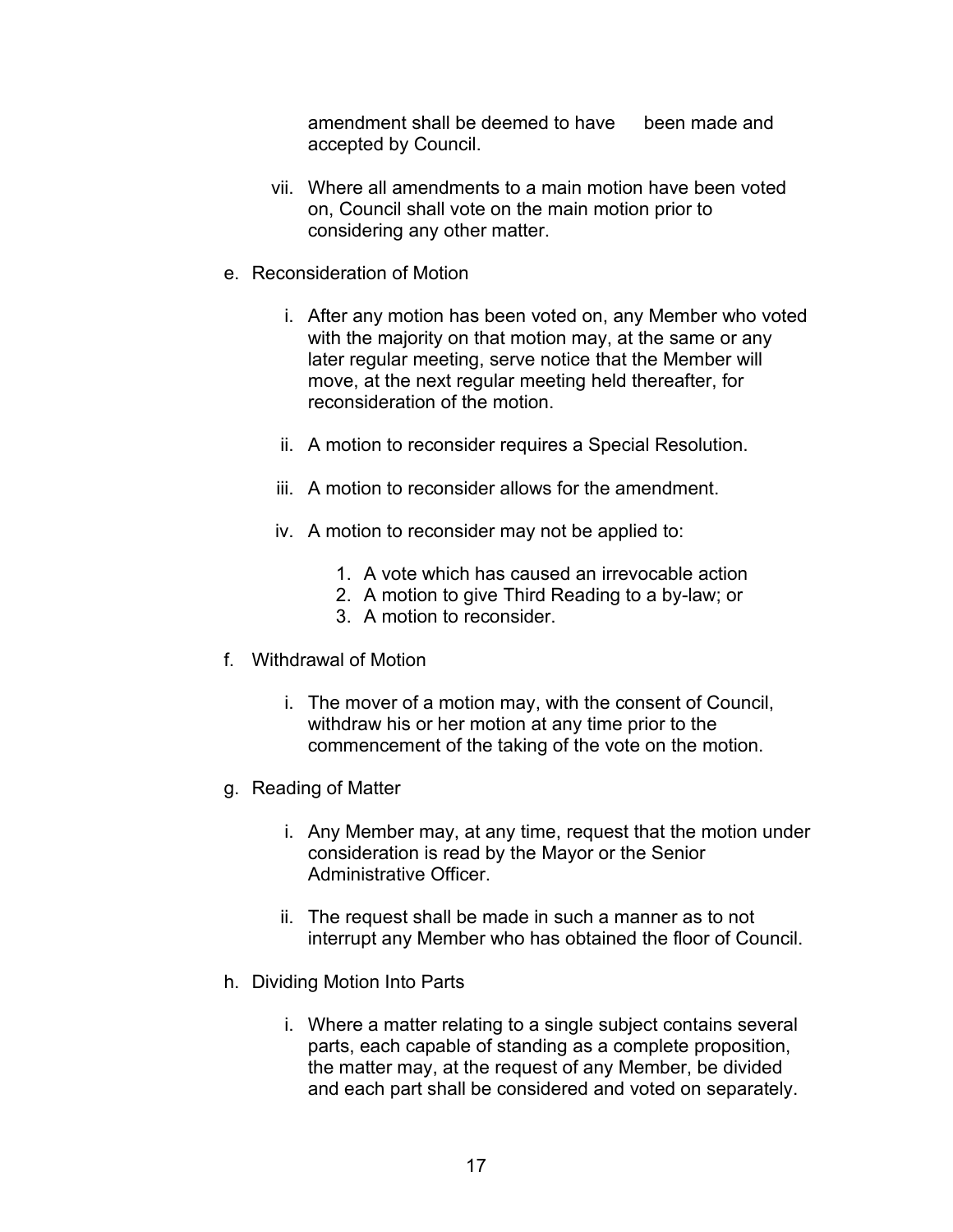- i. Motion to Adjourn
	- i. A motion to adjourn is not debatable or amendable.
- j. Personal Privilege
	- i. Where a Member desires to address a matter that concerns the right or privilege of Council or the personal privilege of any individual Member, the Member shall be entitled to raise such a matter.
	- ii. A question of personal privilege shall take precedence over any motion or matter and shall be immediately taken into consideration of Council.
	- iii. The Member raising the question of personal privilege shall provide a concise explanation to the Presiding Officer.
- k. Point of Order
	- i. Where a Member rises on a point of order, the Member shall request leave from the Presiding Officer, and after being recognized, shall state the point of order.
	- ii. A point of order is not debatable or amendable.
	- iii. The Presiding Officer shall immediately rule on the point of order.
- l. Motion to Challenge
	- i. Any ruling of the Presiding Officer on parliamentary procedure may be challenged.
	- ii. Where a ruling of the Presiding Officer on any matter is challenged, the Presiding Officer must state the question, "Is the ruling of the Chair upheld?" and the Mayor and the Member who challenged the ruling may debate the question.
	- iii. If the Presiding Officer refuses to put the question on a challenge, the person who would preside if the individual occupying the chair were absent must put the question to Council.
	- iv. A motion to sustain the chair shall be decided by a simple majority.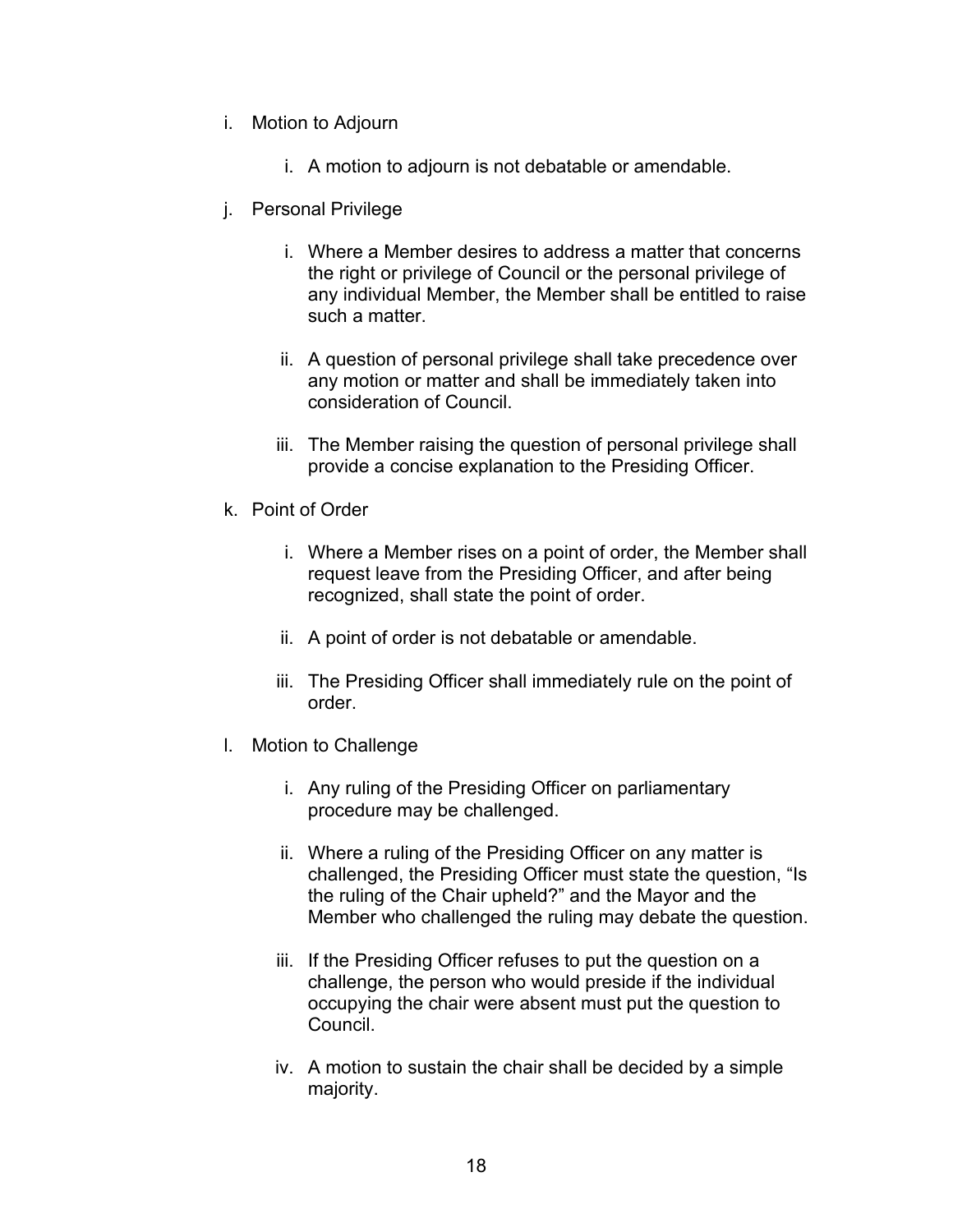- m. Numbering of Motions
	- i. The resolutions of Council shall be numbered in order each year, commencing with number one for the first resolution of the calendar year; this number to be followed by the year, and continuing through to the last meeting of the calendar year.

## K. CODE OF CONDUCT FOR COUNCIL MEMBERS AND THE PUBLIC

## 27.CONDUCT DURING DEBATE

- a. Address Through Presiding Officer.
	- **i.** Every Member intending to speak on any matter shall signify their intent to the Presiding Officer and, upon being recognized, shall address only the Presiding Officer**.**
- b. Order of Speakers
	- i. The Member who has moved a motion that is debatable shall be entitled to speak first to the motion and have a final reply when all Members wishing to speak have spoken.
	- ii. When two or more Members signify their intent to speak, the Presiding Officer shall recognize the Member who, in the opinion of the Presiding Officer, first requested the floor of Council and next recognize the remaining Members wishing to speak in the same order.
- c. Limits to Debate
	- i. No Member may speak more than twice to a motion and no speech longer than five minutes shall be permitted except with the consent of Council by resolution.
	- ii. No Member shall speak a second time to the same motion as long as any Member who desires to speak has not yet spoken.
- d. Opportunity to be Heard
	- i. Each Member will be given the opportunity to speak to a motion before it is put to a vote, unless a motion to limit or end debate is passed.
- e. Interruptions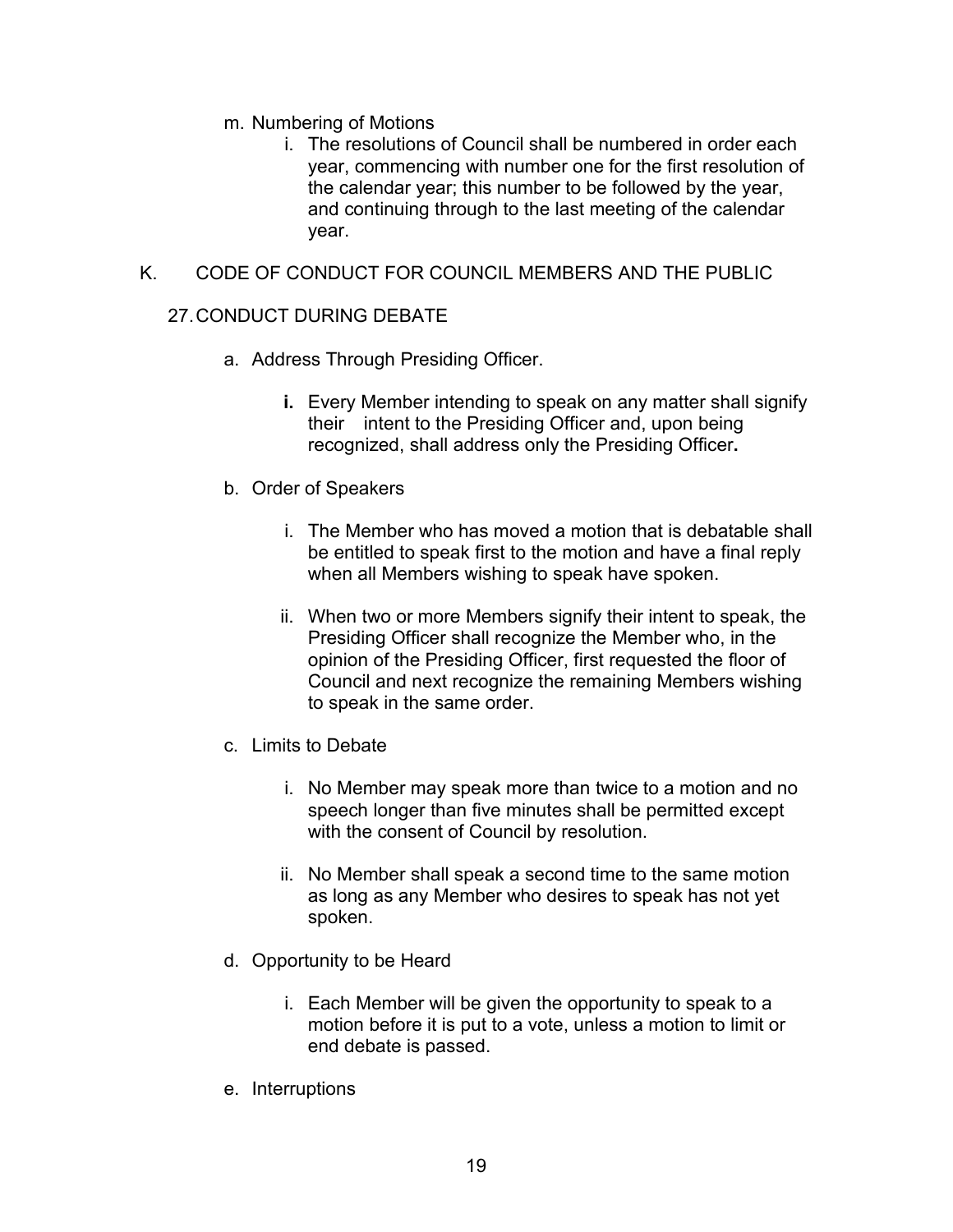- i. Any Member who has the floor of Council may only be interrupted by another Member;
	- 1. When the Member is discussing a matter and no motion is on the floor;
	- 2. When a Member has exceeded the time limit to speak;
	- 3. By a call for the Orders of the Day;
	- 4. By a question of privilege;
	- 5. By a point of order;
	- 6. By an objection to the consideration of a matter;
	- 7. By a Challenge of the ruling of the Presiding Officer.
- f. Prohibited Actions by a Council Member
	- i. No Member shall:
		- 1. Speak disrespectfully of the Crown, other Members, the public or any employee of the Village;
		- 2. Use offensive language in Council Chamber, or in reference to any Member, the public or any employee of the Village;
		- 3. Speak on any matter except the subject being considered by Council;
		- 4. Make personal remarks about other Members;
		- 5. Reflect upon the motives of Members who may have voted for a particular motion;
		- 6. Debate the merits of a past vote of Council, unless to move to reconsider a motion;
		- 7. Walk out of the room while the Chair is putting the question;
		- 8. Speak to a question after the question is finally put by the Presiding Officer;
		- 9. Refuse to comply with the decision of the Presiding Officer on any point of order, question of personal privilege or any other interpretation of the provisions of this by-law.
- g. Disciplinary Procedures
	- i. The Presiding Officer may call to order any Member who is out of order.
	- ii. Subject to subsection 26.g.i), where a Member persists in refusing to comply with the ruling of the Presiding Officer or a decision of Council on any point of order, question of personal privilege or other interpretation of the provisions of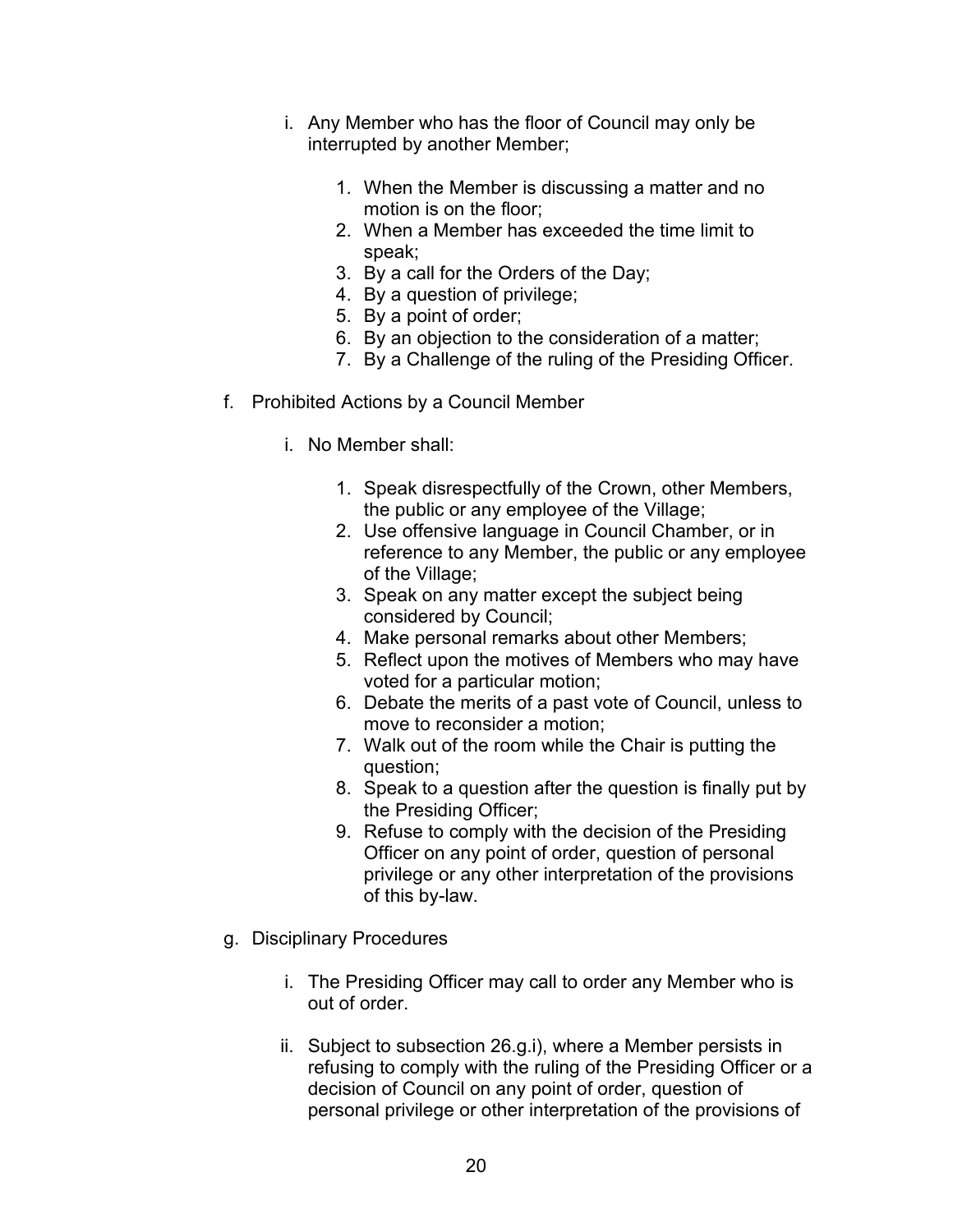this by-law, the Presiding Officer may consider such action to be improper conduct and order such a Member to leave the Council Chamber and Council must vote immediately on a motion to expel that Member from the meeting without debate.

- iii. Where a Member presents an apology, the Presiding Officer shall permit the Member to remain in his or her seat.
- iv. The Presiding Officer shall have the authority to determine whether the use of any word, phrase, term or expression was offensive.
- h. Disturbance from the Public
	- i. The Presiding Officer may order any member of the public who disturbs the proceedings of Council by words or action to be expelled from the meeting.
	- ii. The Presiding Officer may call upon a Peace Officer to remove any member of the public who refuses to leave a meeting voluntarily after having been expelled.
- i. Participation of Presiding Officer in the Debate
	- i. The Presiding Officer may participate in debate and vote on all matters before Council, without relinquishing the chair.
	- ii. The Presiding Officer may make motions, but must vacate the chair in order to do so and while the motion is being debated.
	- iii. When the Presiding Officer vacates the chair pursuant to subsection (2L it shall not be resumed until after the vote has been taken on the motion.
- j. Committee Of The Whole
	- i. Where Council, in consideration of any matter, requires additional information through questions to administration or wishes to allow for a less formal discussion of a matter, Council may, by resolution, move into Committee of the Whole.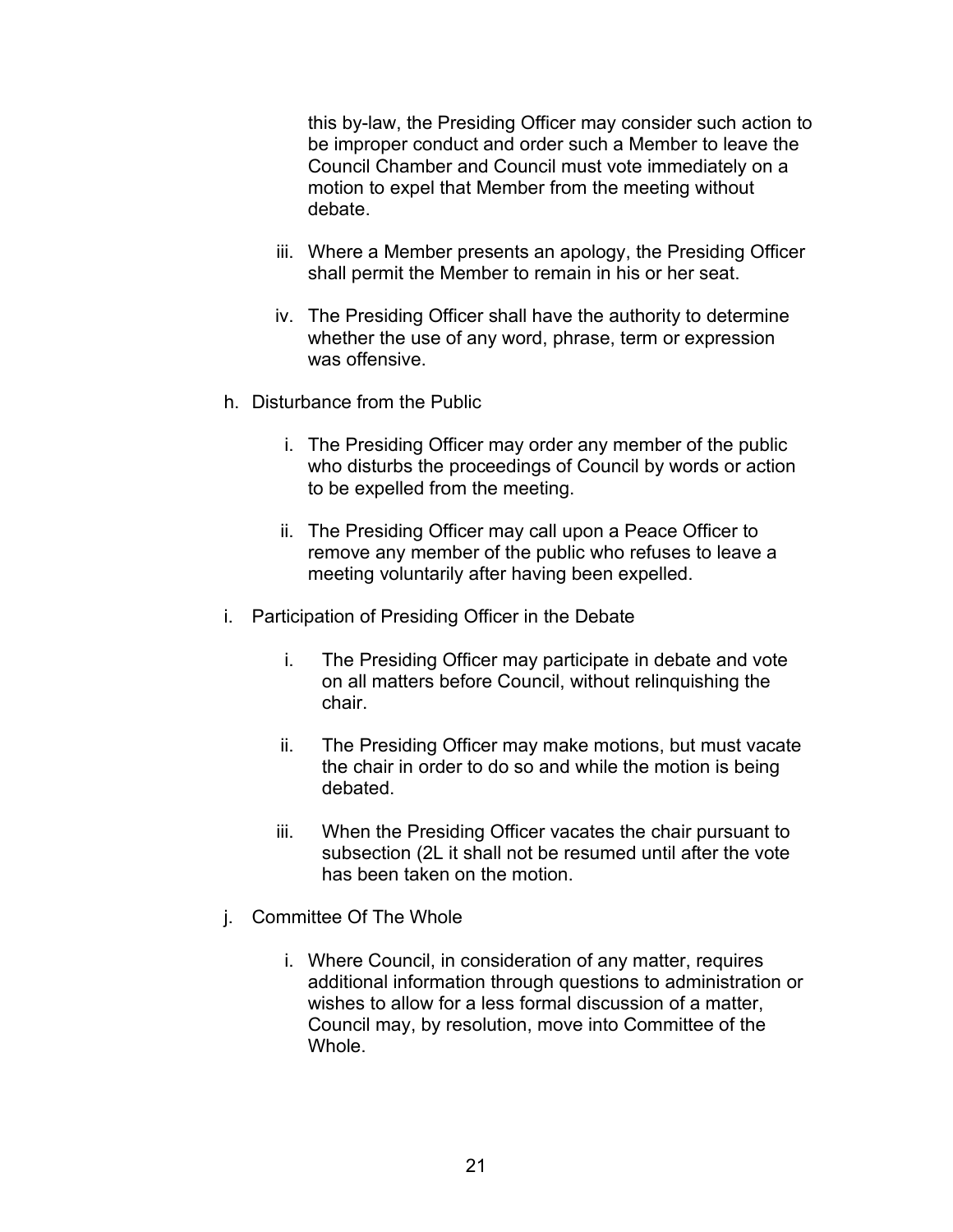- ii. The Presiding Officer of Council shall chair the Committee of the Whole.
- iii. A quorum of Committee of the Whole is a majority of **Members**
- iv. The rules of procedure for Council shall be observed in Committee of the Whole with the following exceptions;
	- 1. Members may speak more than twice to a matter provided that all Members who wish to speak to a matter have been permitted to speak;
	- 2. The proceedings of Committee of the Whole will not be recorded except the report to Council;

## L. VOTING AND ERRORS IN GOOD FAITH

## 28.VOTING

- a. Voting Procedures
	- i. Votes on all motions shall be taken as follows:
		- 1. Members shall be in their designated seat when the motion is put;
		- 2. The Presiding Officer shall put the motion;
		- 3. Members shall vote by a show of hands;
		- 4. The Presiding Officer shall declare the result of the vote and, in the case of a recorded vote, how each Member voted.
- b. Duty of Member to Vote
	- i. All Members present, with the exception of the Presiding Officer, shall vote when the question is put by the Presiding Officer;
	- ii. Pursuant to Section 36 (3) of the Cities, Towns and Villages Act, and notwithstanding section 27 b. i. of this bylaw, an abstention by a council member does not count as a vote.
	- iii. The Presiding Officer shall not vote on any motion except to cast the deciding vote for or against the motion, in the case of a tie.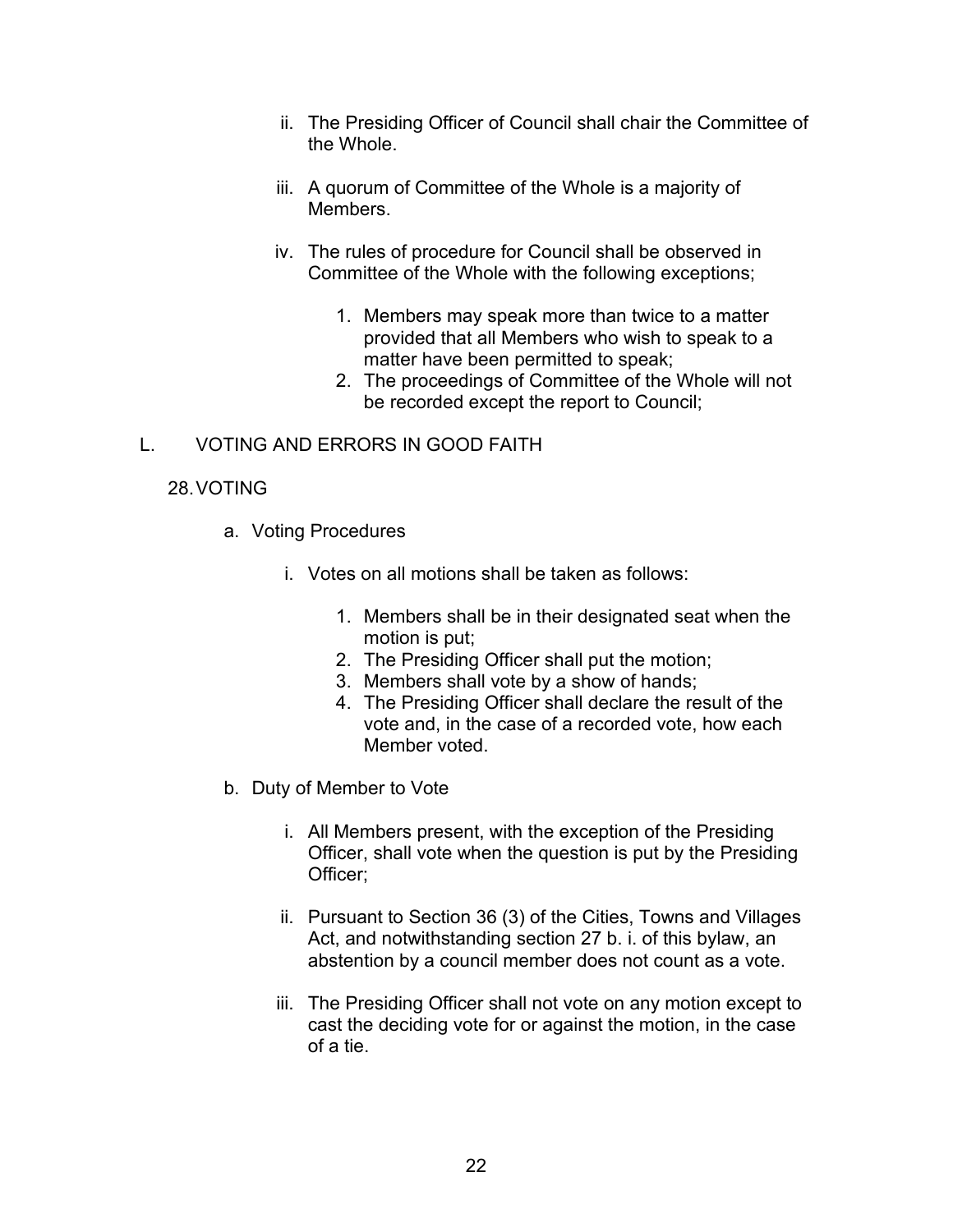- c. Recorded Vote
	- i. A recorded Vote is when all members of Council are requested to vote.
	- ii. Any member of Council may request a recorded vote at any time.
	- iii. A recorded vote is necessary for Council to move In-Camera.
- d. Secret Ballot Prohibited
	- i. No vote shall be taken in Council by ballot or by any other method of secret voting, and every vote so taken is of no effect.
	- ii. A Secret Ballot Vote will only be permitted when electing the deputy mayor at the inaugural meeting or when electing a deputy mayor if he/she resigns during the term of Council.
- e. Errors In Good Faith
	- i. Where a Member, immediately after casting his or her vote, states to the Presiding Officer that he or she has made an error in good faith, the matter may be resubmitted for a vote with the consent Council.

## **M. SEVERABILITY**

**29.**Each provision of this By-law is independent of all other provisions. If a Court of competent jurisdiction declares any provision invalid for any reason, all other provisions of this By-law shall remain valid and enforceable, and the By-law shall be interpreted as such.